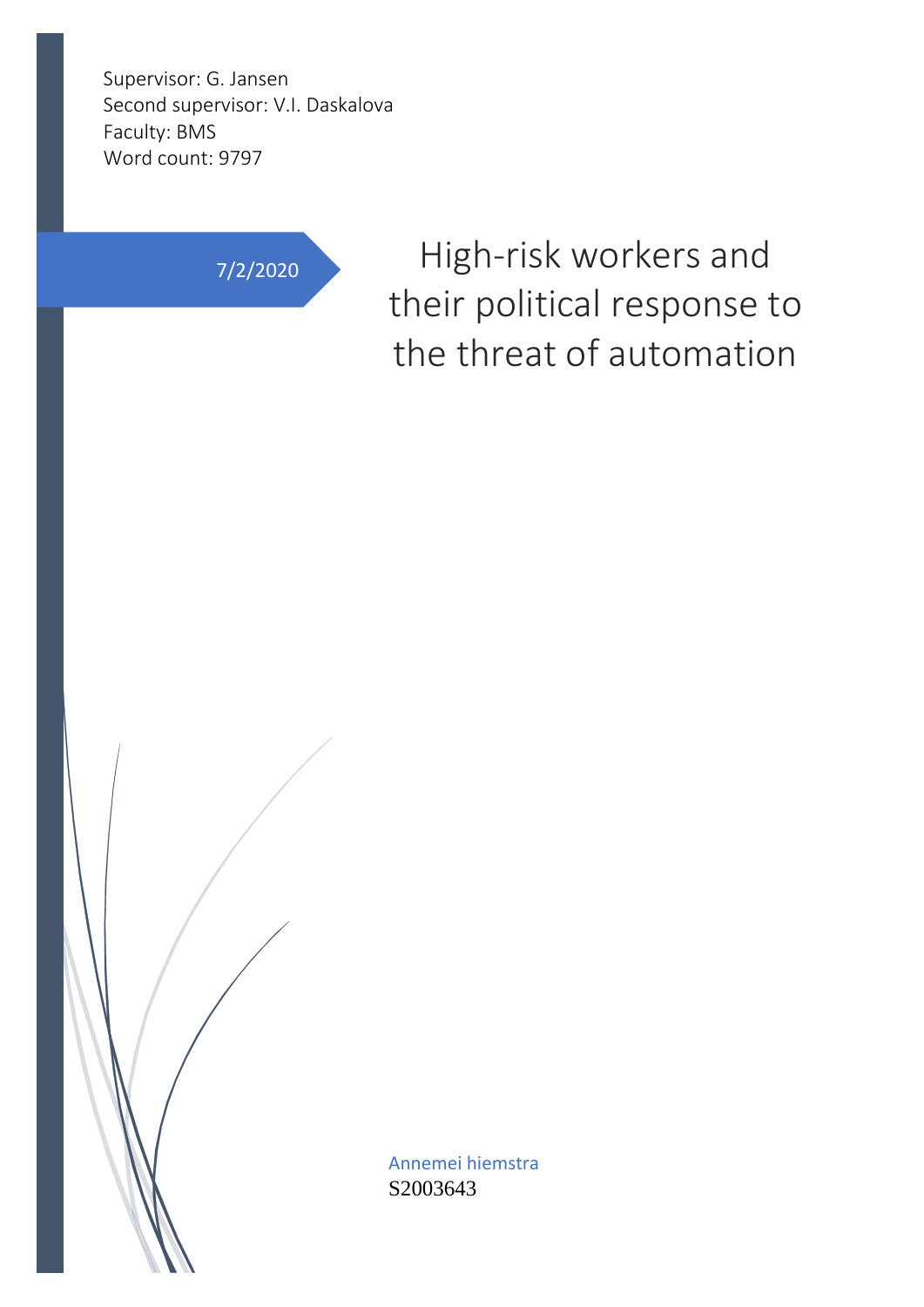### **Abstract**

This research will be focused on automation of work, and the political action that workers in high-risk sectors take. The research question is, *To what extent does the risk of automation of one's job have an effect on organized and unorganized political action?*

With the term political action, we will focus on trade union membership (organized), and the participating in protests in the form of signing petitions and joining demonstrations (unorganized). Our four hypothesis are,

*H1: Compared with low automatization risk workers, high automatization risk workers have a higher tendency to be a labour union member.*

*H2: Compared with low automatization risk workers, high automatization risk workers have a lower tendency to be a labour union member.*

*H3: Compared with low automatization risk workers, high automatization risk workers are more inclined to join collective action such as protests and petition signing.*

*H4: Compared with low automatization risk workers, high automatization risk workers are less inclined to join collective action such as protests and petition signing.* We drew our conclusions based on the European Social Survey data of 2018. We have found that people with high-risk jobs are less inclined to be union members, and to participate in protests.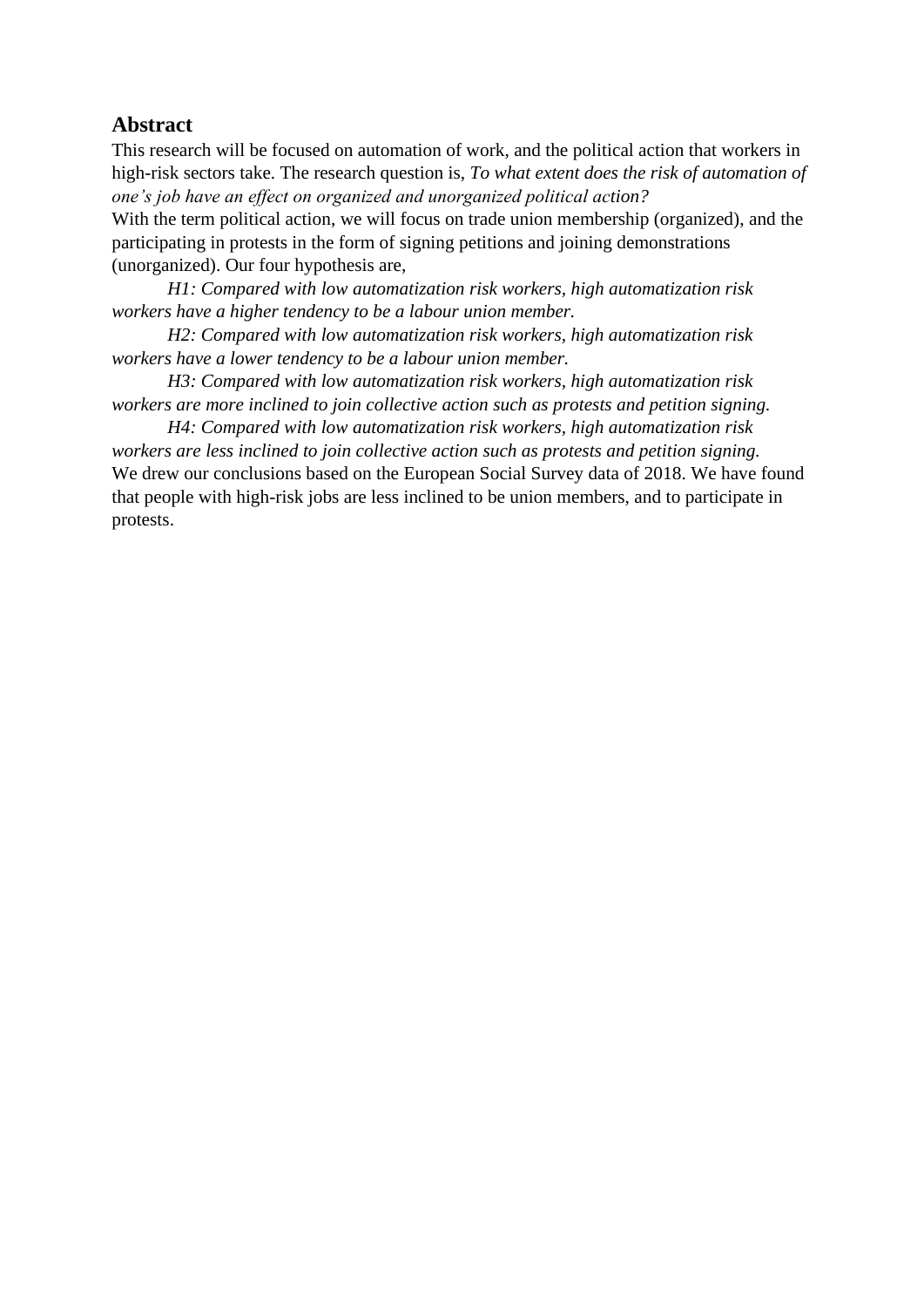# **Table of contents**

| 1.                      | <b>Introduction</b>                                         | 1  |  |  |  |  |  |
|-------------------------|-------------------------------------------------------------|----|--|--|--|--|--|
| 2.                      | <b>Research question</b>                                    | 3  |  |  |  |  |  |
| 3.                      | <b>Theory Framework</b>                                     |    |  |  |  |  |  |
|                         | The future of work                                          |    |  |  |  |  |  |
|                         | The future of automation and political action               | 4  |  |  |  |  |  |
|                         | <b>Trade Unions</b>                                         | 6  |  |  |  |  |  |
|                         | Unions' reaction to automation                              | 7  |  |  |  |  |  |
|                         | De-unionization                                             | 7  |  |  |  |  |  |
|                         | Protests and Petition signing                               | 9  |  |  |  |  |  |
|                         | Why high automation risk workers will not protest           | 9  |  |  |  |  |  |
|                         | Why high automation risk workers will protest               | 10 |  |  |  |  |  |
| 4.                      | <b>Data</b>                                                 | 11 |  |  |  |  |  |
| 5.                      | Operationalization                                          | 12 |  |  |  |  |  |
|                         | Occupation                                                  | 12 |  |  |  |  |  |
|                         | Union membership and protest behaviour                      | 13 |  |  |  |  |  |
|                         | Control variables                                           |    |  |  |  |  |  |
|                         | <b>6.</b> Data analyzation                                  | 15 |  |  |  |  |  |
|                         | RTI, union membership and participating in protest analysis | 15 |  |  |  |  |  |
|                         | Logistic regression union membership                        | 16 |  |  |  |  |  |
|                         | Logistic regression participating in protests               | 17 |  |  |  |  |  |
|                         | Regression country specific                                 | 18 |  |  |  |  |  |
| 7.                      | <b>Conclusion</b>                                           | 19 |  |  |  |  |  |
| 21<br><b>References</b> |                                                             |    |  |  |  |  |  |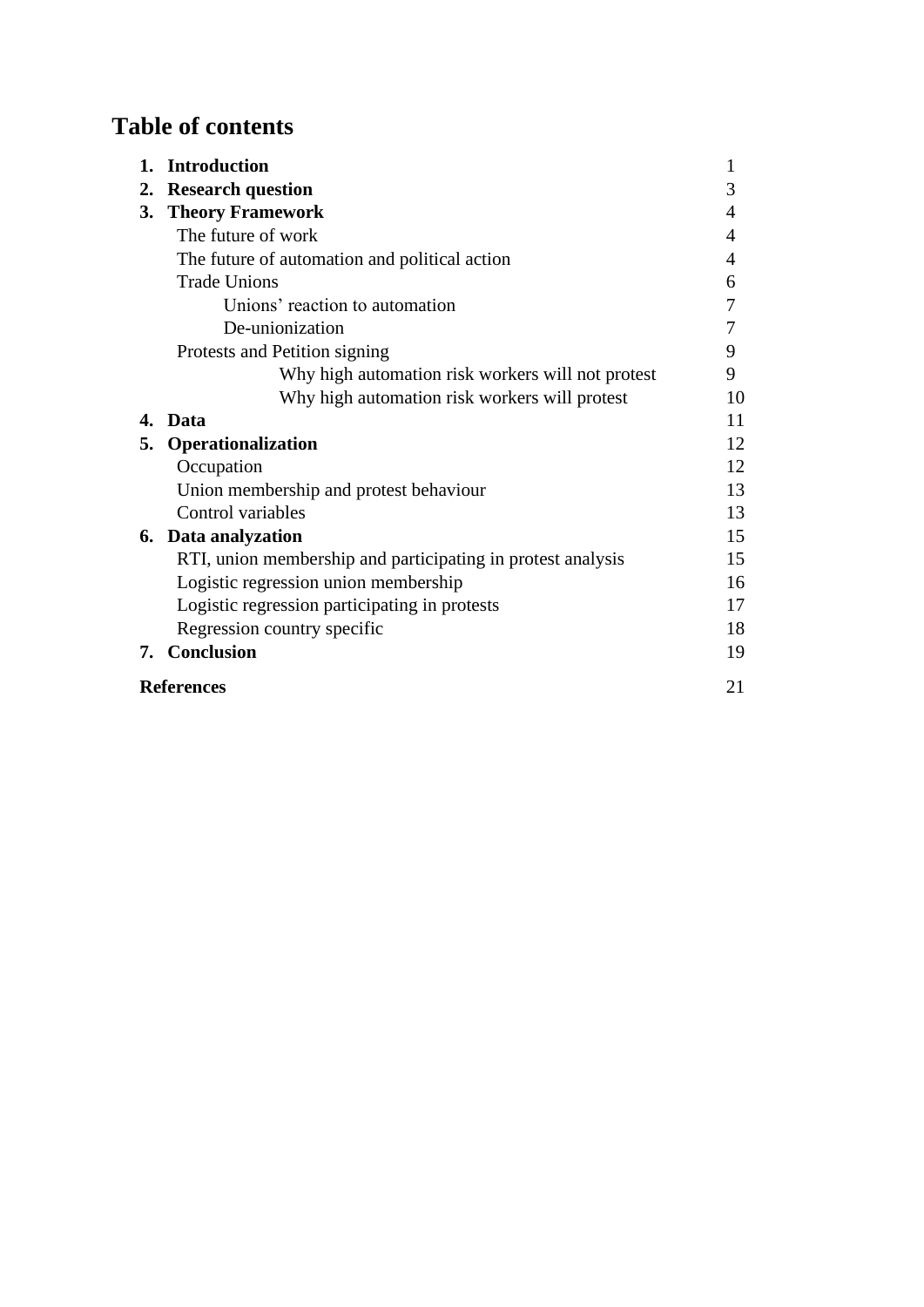## **1. Introduction**

This bachelor thesis will focus on the automatization of jobs and the political actions of workers following this development. This is a relevant topic for anyone who is, or is expecting to work in the future. It is a subject that everyone will be confronted with at some point in their lives, and therefore it is important to learn from our current situation in order to better adapt in the (near) future.

With political action, we will look at organized and unorganized political action such as labour union membership, signing petitions and joining protests or demonstrations. In the theory part, this will be explained more extensively.

Before we will further look at this issue, the topic in general will be explored a bit more. Automation in general is a concern of many people. This issue has been a concern throughout different periods in modern history, with the most notable case the Luddites in the  $19<sup>th</sup>$ century. They destroyed machines that they perceived as threatening their job security (Andrews, 2019). In 2019, there were protesters at the Port of Los Angeles, dockworkers protesting against automation. The dockworkers were angry about approval for introducing driverless electric cargo handlers, resulting in an unnamed amount of unemployment. Union members marched through the streets, and some 11.000 people signed petitions against the automation project, in addition to elected officials opposing the project (Roosevelt, 2019). Currently, computers and machines have developed in such a way as to be able to mimic and outdo humans in different skills, especially the cognitive skills such as driving cars (Premebida, Ludwig & Nunes, 2009). The fact that machines and computers are increasingly capable of outperforming humans in realms thought uniquely human, makes people worried about future job prospects. A poll in the UK shows that 37% of the workers are worried that their job will turn out for the worse in the next ten years (Partington, 2018). The future of part of the labour market being automized comes with broader societal problems and concerns such as the inequality and the distribution of wealth in a society.

The rise of Artificial Intelligence, Internet of Things, and deep-learning, are terms commonly heard in connection with either doomsday scenarios, or the new opportunities scenarios. When these concepts are tied to work, and particularly, the future of work, the doomsday scenario tends to be dominating.

The literature on this topic is mostly speculative with lots of forecasts of what is in store for current workers and workers of the future (Wiener, 1999) (Ansell, 2016). Some of the literature covers the history of automation and makes deductions based on this history (Brown, 2012) (Mokyr, Vickers & Ziebarth, 2015), other literature speculates based on the technologies available today, and the technologies in development (Cappelli, Keller, 2013) (Acemoglu & Restrepo, 2018). Newspapers, websites and books mostly paint a rather bleak picture about the future of work with regards to automation, where they talk about job losses and a lot of people not being skilled enough to work in the new jobs created (Naughton, 2019) (Porter, 2019). These websites and newspapers bring the fears people have about automation in the limelight and urges policy-makers, employers, employees and prospective workers to think about employment in the (near) future.

There has been done some research regarding jobs, their risk of automation, and the political action workers undertake in response of this. Specifically studies studying the effect of risk of job loss due to automation on redistribution preferences (Thewissen & Rueda, 2019), and voting for the radical right (Im, Mayer, Palier & Rovny, 2019). These studies will be addressed more in-depth later in this thesis.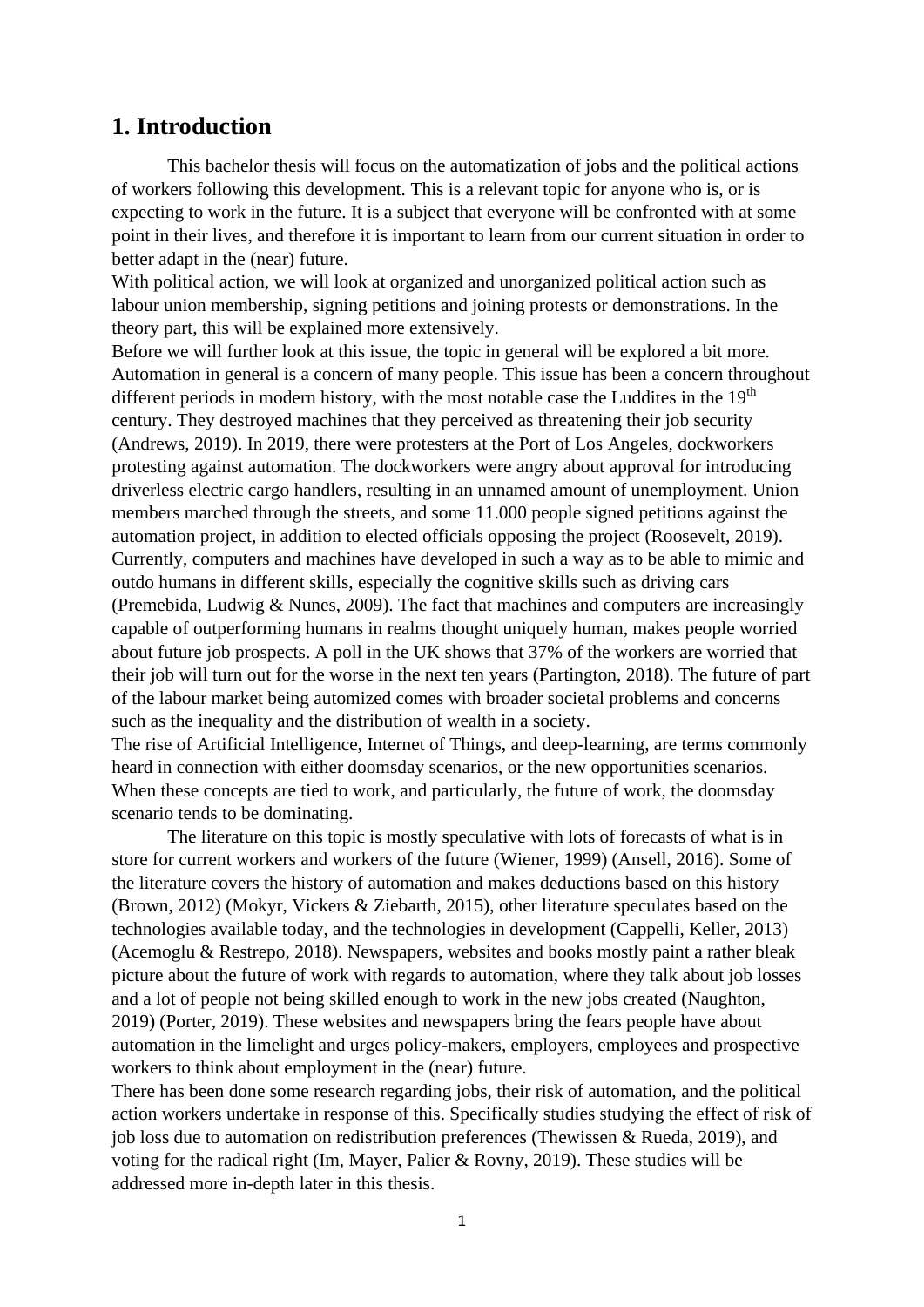Job automation is a complex phenomena to judge while it is happening, the consequences are hard to accurately predict. It isn't until after automation has been implemented that we can look back and see where our predictions were wrong, what was surprising and how we can make better predictions the next time around. This makes the current literature and theories hard to pin down and back-up with empirical research. With this thesis we hope to shed some light on the organized and unorganized political actions of employees in anticipation of automation of their jobs as described in the beginning of the introduction.

Research concerning automation has pointed out that automation will replace some jobs partly. This however, means that there is a group that is more at risk of losing their job due to the tasks they have to execute that is easily replaced by algorithms and machines. A lot of research concerning the topic of automation is focused on alternative ways of work, and what work in the future will look like. Less research has been done towards the political action workers take in anticipation of their jobs being automated. Previous studies have shown that people at risk of losing their job due to automation tend to vote for the radical right more often than people who are not at risk of losing their job due to automation (Im, Mayer, Palier & Rovny, 2019). It has also shown that people with a high job insecurity prefer welfare distribution (Thewissen & Rueda, 2012).

This study hopes to add another dimension to this topic viewed from a more political perspective in the form of organized and unorganized political actions. Besides voting behaviour and a distinct preference for wealth distribution, it is important to look at how proactive workers are who are concerned about losing their job, seen from a political view. This kind of action is something that they will have to actively look for and join on their own initiative. Another important thing to look at is the ability of concerned citizens to come together to undertake action. If this is not the case, the problem of automation and specifically the problem for high-risk workers, could be underestimated as of yet. Under high-risk workers or sectors, we file jobs and the workers doing that job that have a high-risk of being automated.

As for the practical relevance of this thesis, knowing more about this topic can help all relevant stakeholders in improving strategies, policies and expectations of how to handle and adapt to automation, workers and their needs. Governments can get a better grasp of what their citizens want from them, and are thus better equipped at helping them.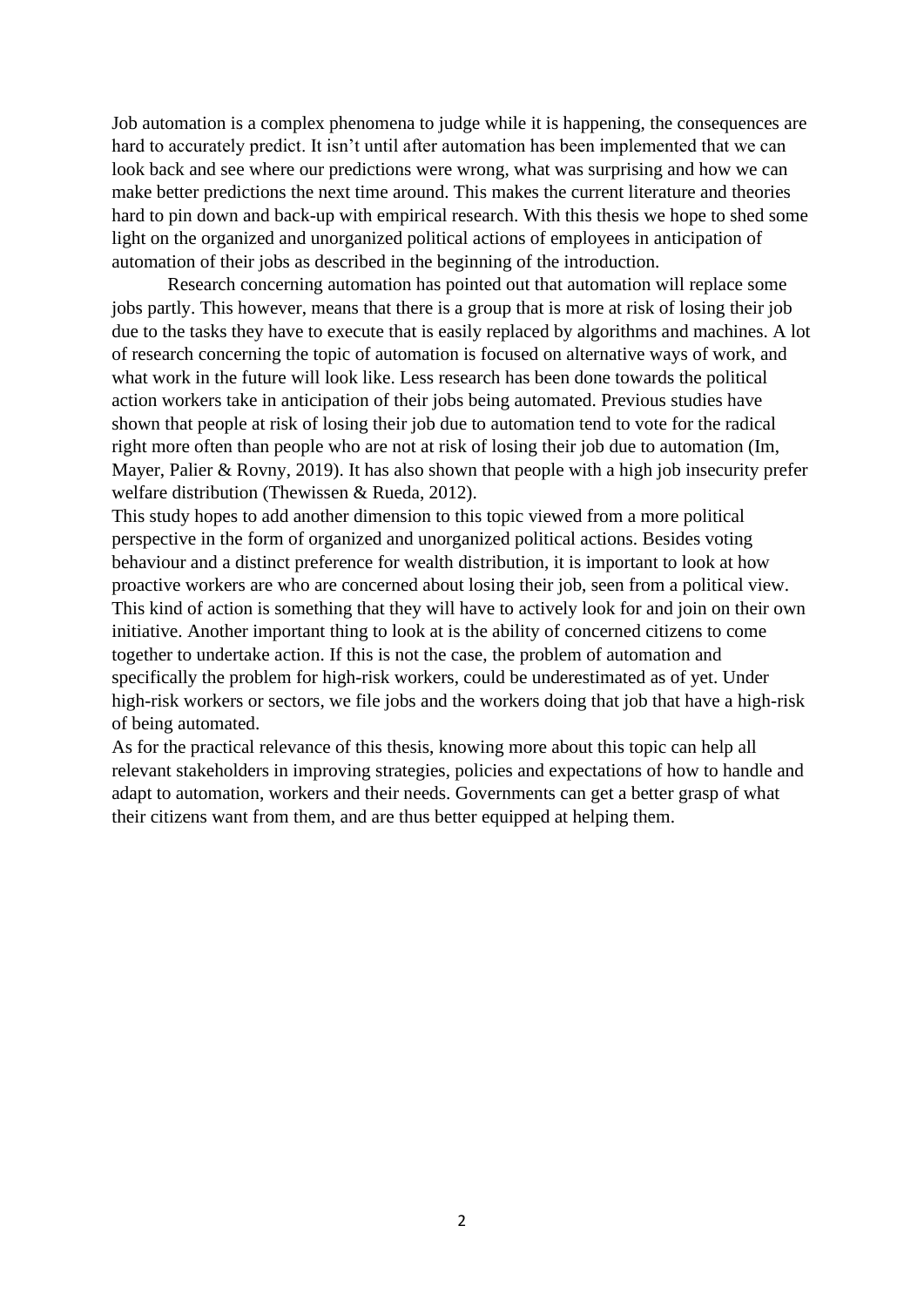# **2. Research question**

My research question is this: *To what extent does the risk of automation of one's job have an effect on organized and unorganized political action?*

This question will focus mainly on the differences of political action between people with a low degree of job security and people with a high degree of job security in a selected amount of EU countries.

Political action in this thesis will focus on organized and unorganized political action, and specifically labour union membership as organized action, and signing petitions and protests as unorganized action. Henceforth the latter will be indicated as participating in protests. We hope to discover how well the risk of automation explains the political action that a person undertakes. Thus, the type of question answered in this thesis will be an explanatory one. There have been some studies done to blue-collar workers and automation, but these have not concentrated much on the political actions that these workers have taken in response to this development. In this study,

Data collection will be done via second-hand data from the European Social Survey (ESS) and will be based partly on the recodification of the data that other researchers with a similar question, have done. This thesis will make use of all the EU countries that the ESS has taken surveys in, in order to say something about European blue-collar workers. With blue-collar workers we mean workers in high-risk sectors, that are most typically blue-collar workers.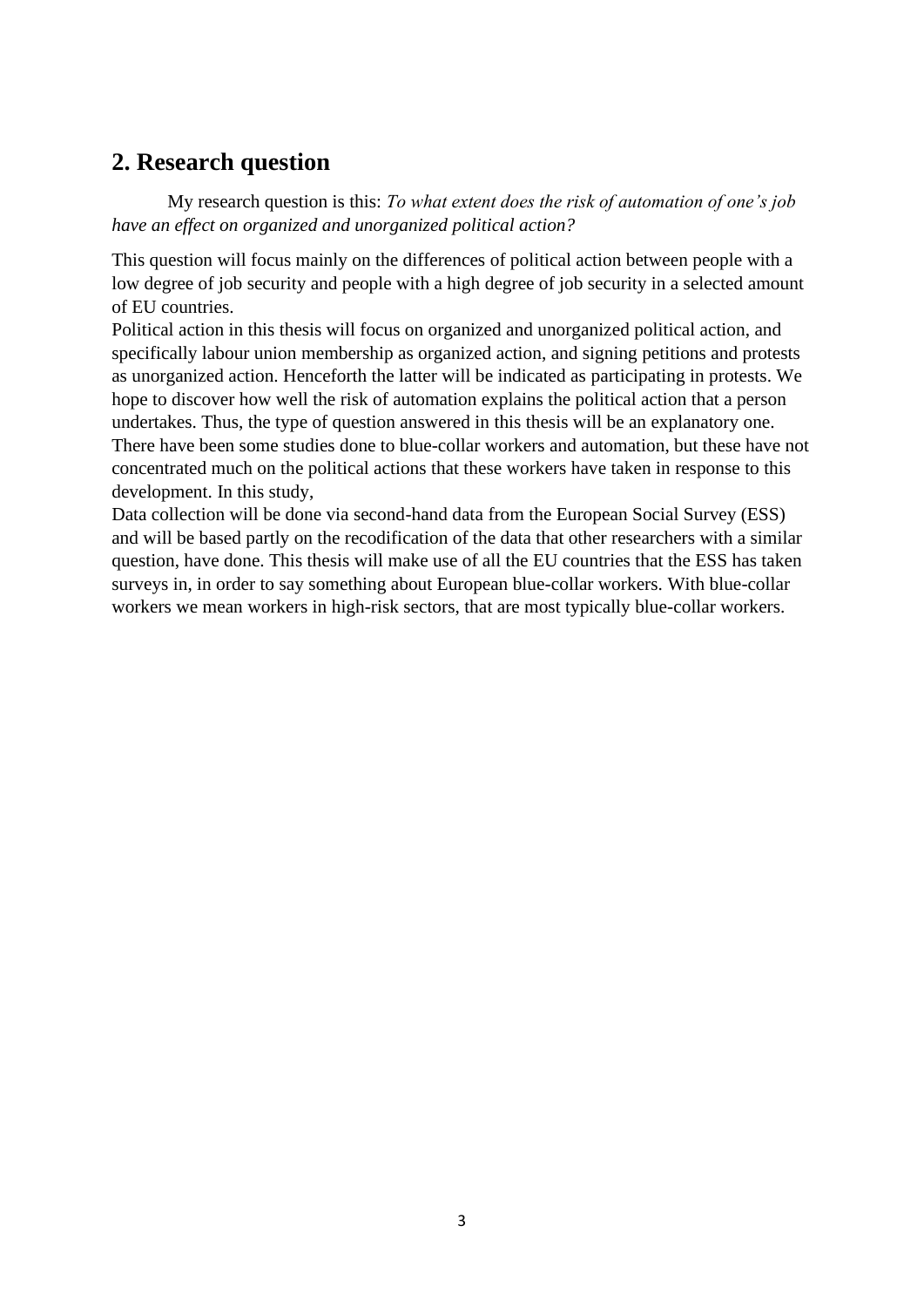# **3. Theory framework**

### **The future of work**

At the time of the Industrial Revolution, many people feared mass unemployment as a consequence of machines being introduced. And while the Revolution led to job losses in certain sectors, especially the agricultural sector, it led to an increase in jobs in factories, and white-collar jobs. The automation we are facing today will most likely lead to a loss of jobs in certain sectors, but this does not mean that there will not be new jobs taking its place (Bush, 2016).

One concept describing the automation and its effects on the labour market would be skillbiased technological change. It claims that technological change, including automation, makes jobs focus on different skills, and thus, the demand for low-skill jobs will decrease (Berman, Bound & Machin, 1998). This will shrink the opportunities for workers who are not able to work with new technologies to earn a living. With this difference in demand of skill and wages for high- and -low skilled workers, the income gap will only increase with time, and the inequality will rise (Jaumotte, Lall & Papageorgiou, 2013) (Chui, Manyika & Miremadi, 2016). The new skills needed to keep people employed, the so-called human capital should be at the core of a long-term strategy to keep people employed. The skills attained would be best put to use by working alongside machines, instead of trying to outsmart machines (Autor, 2015).

Since the topic of automation has a high degree of speculation, there are also researchers who take a different approach. The reasoning that, in the past, jobs have been eliminated, but more jobs have been created, and therefore there will be more jobs created in the future, is criticized by Brown (2012), who uses two arguments. The first one being that in the past, disruption happened in only one sector, the agriculture sector, but over the last decade and in the (near) future, technology and automation has and will virtually disrupt all sectors. A remark can be made here that besides the agricultural sector, the craft production sector also has been highly influenced by automation (Autor, 2015). The second argument concerns the speed of technological development. Technology has accelerated at an incredibly high speed, a speed that has not been anticipated until it had already taken place. Not all is bleak however, he argues that if humans learn to work with machines, instead of against them, the economy, and thus a possible job shortage, can win (Brown, 2012).

Citizens armed with the knowledge of jobs being reallocated instead of eradicated, have a better chance of making more informed decisions about what political action to take, if any. It could also help make clearer for people what they stand for, and what parties actually represents their interest. Based on the amount of knowledge people have about automation and what it means, their political action might be affected which could result in a different approach toward technological change and automation.

### **The future of automation and political action**

Few studies have been dedicated to bringing the automation of jobs, and specifically the people whose job is most likely to be automated, together with political action that these people undertake. The study by Thewissen and Rueda (2019) looks at people whose job is under imminent threat of becoming automated, and their reaction regarding welfare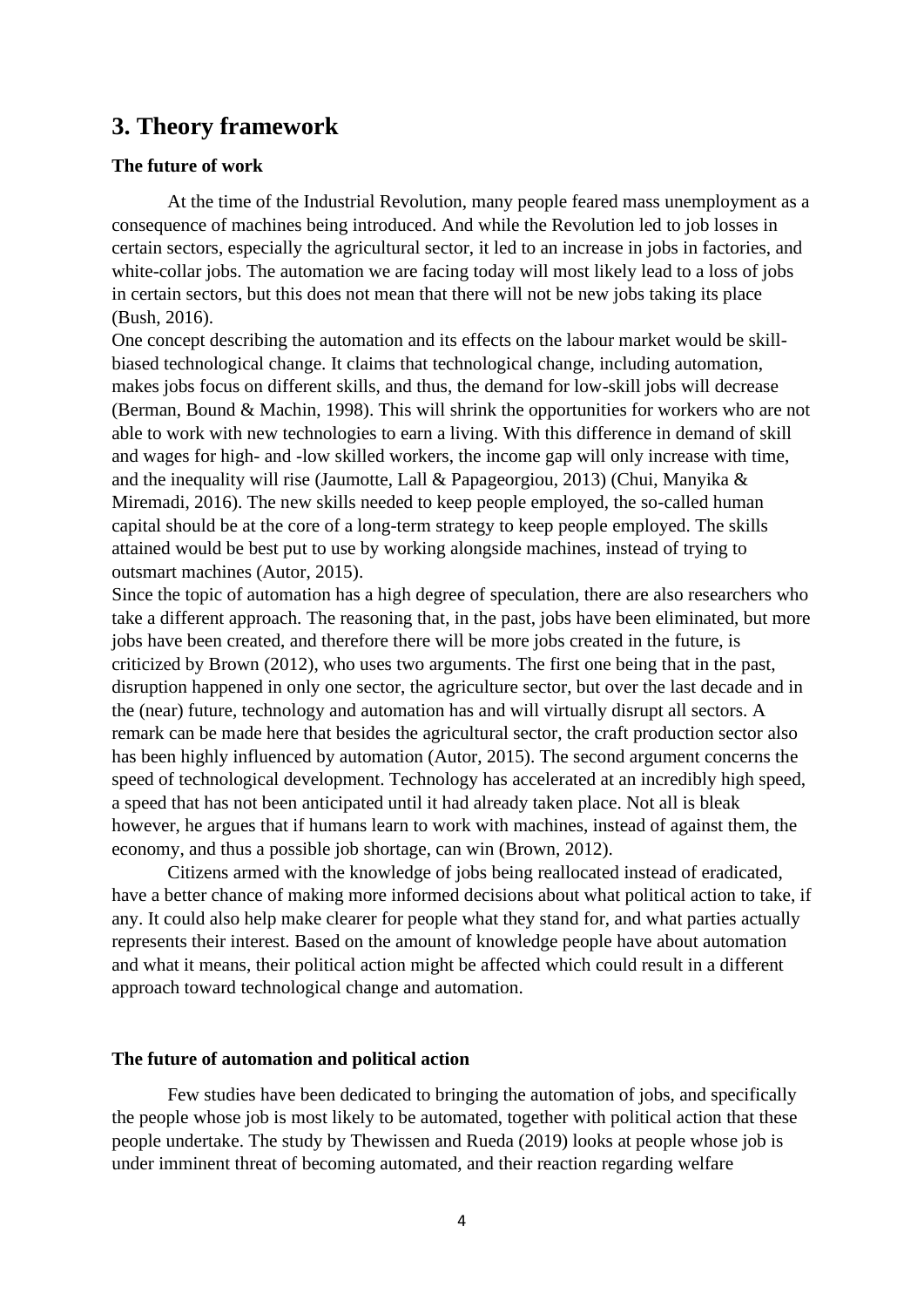distribution. They expect that people who have a job that is under imminent threat due to automation, prefer public insurance in the form of wealth distribution. The reason for this expectations is that individuals want to protect themselves from future unemployment or wage loss due to the automation of their job. These workers expect the government to protect them in some form if they lose their jobs. This insurance motivation is one of the most significant determinator for the redistribution preference. Thewissen and Rueda (2019) measured routine task intensity (RTI) in order to determine which kinds of jobs are at a higher risk of automation, the welfare distribution preference was measured in a survey asking people to indicate how much they agree with a certain statement. The study found that people at a higher risk of automation tend to be in favour of welfare distributions. A study by Im, Mayer, Palier and Rovny (2019), looked at automation risk and its effect on voting for the radical right. They found that the workers who are "barely managing", and who are afraid of downward mobility, are the ones who are swayed most easily by the radical right. The workers who are in a high-risk job fit these descriptions, since they usually are not high earners, and due to automation, have a real chance at downward mobility. The radical right often reminisces at an idealistic past. They focus on issues that they frame as the reason for the threat of jobs and promise their voters to go back to the "good old times". This appeals to a significant amount of economically coping workers who fear losing what they have. In order to decide what automation risk entails, they rely on data from another study. People were asked what party they voted for in the last national election, and these parties were classified in different groups (radical right, major right, etc.). They concluded that people under threat of automation were more inclined to vote for the radical right.

This thesis will focus on the people in jobs at risk of automation and their political action. Political action is something citizens can engage in, in an effort to change certain policies. The goal usually is to change the status quo, or at least part of it, or to prevent a certain phenomena from happening. In the case of workers in high-risk jobs, the aforementioned studies showed that there is a reason for those workers to show a particular kind of preference (wealth distribution) or attitude (voting behaviour). The most defining commonality is their economic position. The workers showing a certain preference or attitude are economically on the brink of poverty, or "barely managing", and are under threat of losing their job due to automation. As for the other aspect, there are many ways of undertaking political action, but we have settled for two types of action: organized action and unorganized, or unconventional action. The term organized action, in this thesis, will mean action that is regulated via an institution, and is not ad hoc organized. The idea is that a political organization could make a real difference for the people it represents, because the governmental system is open for interest groups (Soss, 1999). Unorganized action, while it is of course organized, is not classified as such because it is a more or less ad hoc kind of organization with no long-term vision of steps needed to be taken to which they are committed (Pollert, 2010). In this thesis we will look at organized action in the form of trade union membership, and as for unorganized action, this will include petition signing and partaking in demonstrations or protests. That union membership is a form of organized action is visible in an alternative popular name for it, "Organized Labour", pointing out that unions are essentially labourers who have organized themselves (Liberto, 2019). What these two types of political action have in common is that both are a type of collective action. For both types it is imperative that there are a lot of people to join, to become effective. If a group wants to see change, they will have to collectively fight for this change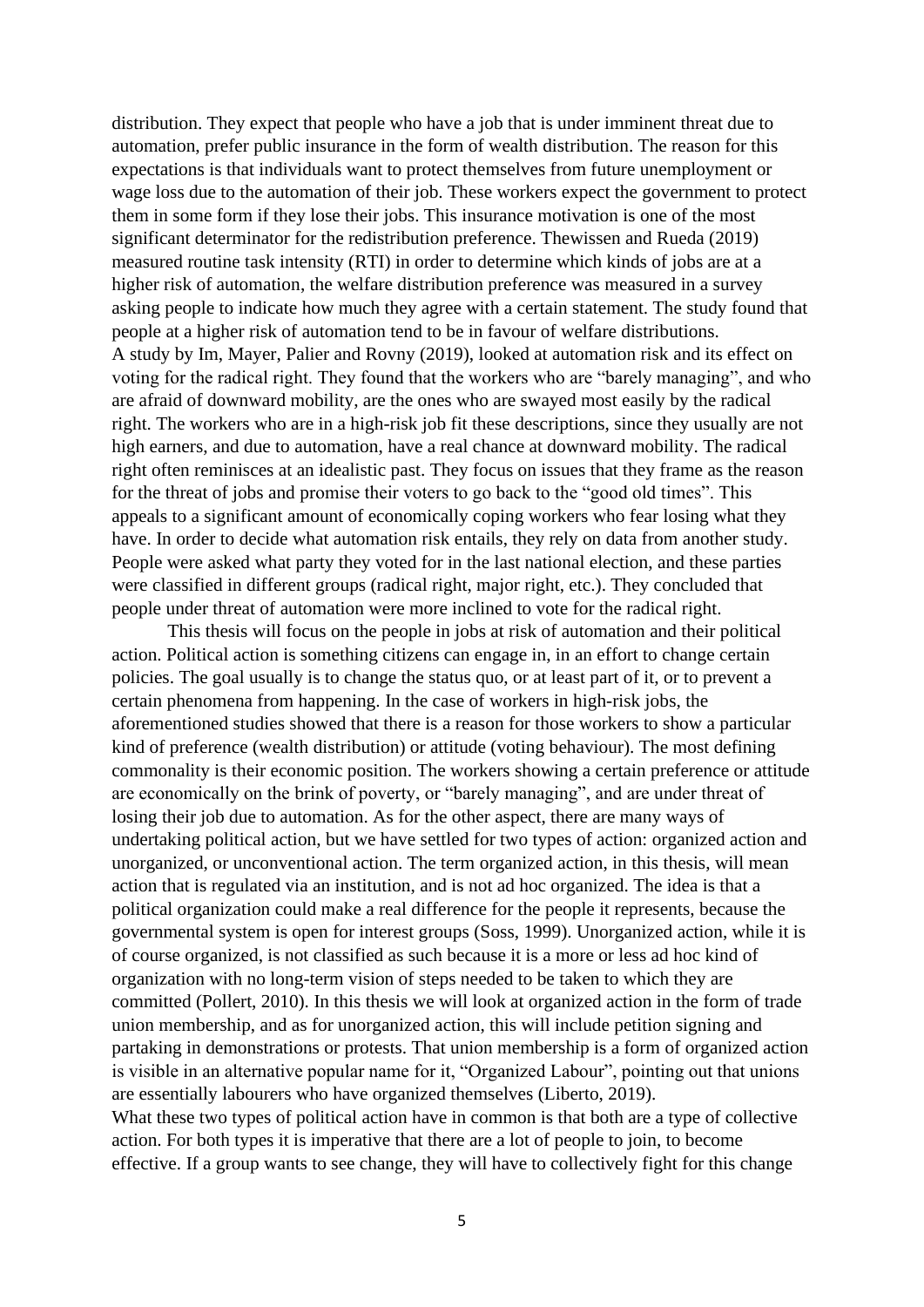to happen. Group solidarity is an important aspect of collective action, it is integral to the sense of belonging together and commitment to a cause (Casquete, 2007). For unions, the more members, the more power they have at the negotiation table, the more inclusive they can be, and the more funds they have for central services (Bryson & Forth, 2010). For the demonstration and protests, numbers are needed to draw attention to their cause, to commit themselves to this cause and to visualize their solidarity with one another (Casquete, 2007). Of course, there are other ways of doing political action that would fall under these two types, but we considered these types the most practical for this study.

### **Trade unions**

The first type of political action we will look at is trade union membership. Of course, this is not the only way of participating in organized political action, but since we will look at a group of people based mainly on their occupation, it seems a logical choice for analysing their membership of trade unions. Trade unions are often based on a branch of work, this means that people in a branch that have a high-risk of being automated can become a member of the same trade union. When people in the same branch have a collective concern, they can express this through the union. In the case of automation, unions that represent workers in high-risk sectors can make their wishes and concerns known to employers and government. The union can represent the workers in a way they could not be represented in another way, because their line of work is the common denominator (Bivens et al, 2017). Therefore, while we look at people in a union, we will focus on the unions themselves in the following paragraph.

Trade union membership is a way of political action, because trade unions have a part in negotiating workers' agreements on behalf of its members and the branch in which they work. They are one of the biggest organized ways of undertaking political action. In the past, factories, and therefore automation, has proven to be a sound foundation for the creation and development of labour unions, with new worker conditions a basis for employees to unionize and demand certain rights for themselves. Unions are organized representatives of a part of the population in a country, and because of might in numbers, have a certain influence on the government (Volti, 2017). Political action by unions comes in two forms, party-political involvement, and interest group activity. In the former, unions associate lightly with, and support a political party in hopes of beneficial legislation, once that party comes into power. The latter means that unions are an interest group who are involved in the policy-making process, however, they are not on equal footing with government, as government is the dominant partner (Taylor, 1989). Although unions seem to have a diminished amount of influence, this does not mean that they are obsolete. A study has found that around 33% of the workers across the OECD have been covered by collective agreements, which have been negotiated by unions (Cazes, Garnero & Martin, 2017). This might not look like much, but 33% of the working population in all of the OECD still covers millions of people who otherwise might not have a voice at all. Additionally, a study has found that members of a union actually benefit more than non-union workers. The authors argue that members are in a position to make certain exchanges regarding productivity and higher wages that nonunionized workers don't have the means for (Eaton & Voos, 1989).

As for the workers in high-risk sectors, typically blue-collar workers, they historically were the ones who were unionized the most to protect themselves from all kinds of harm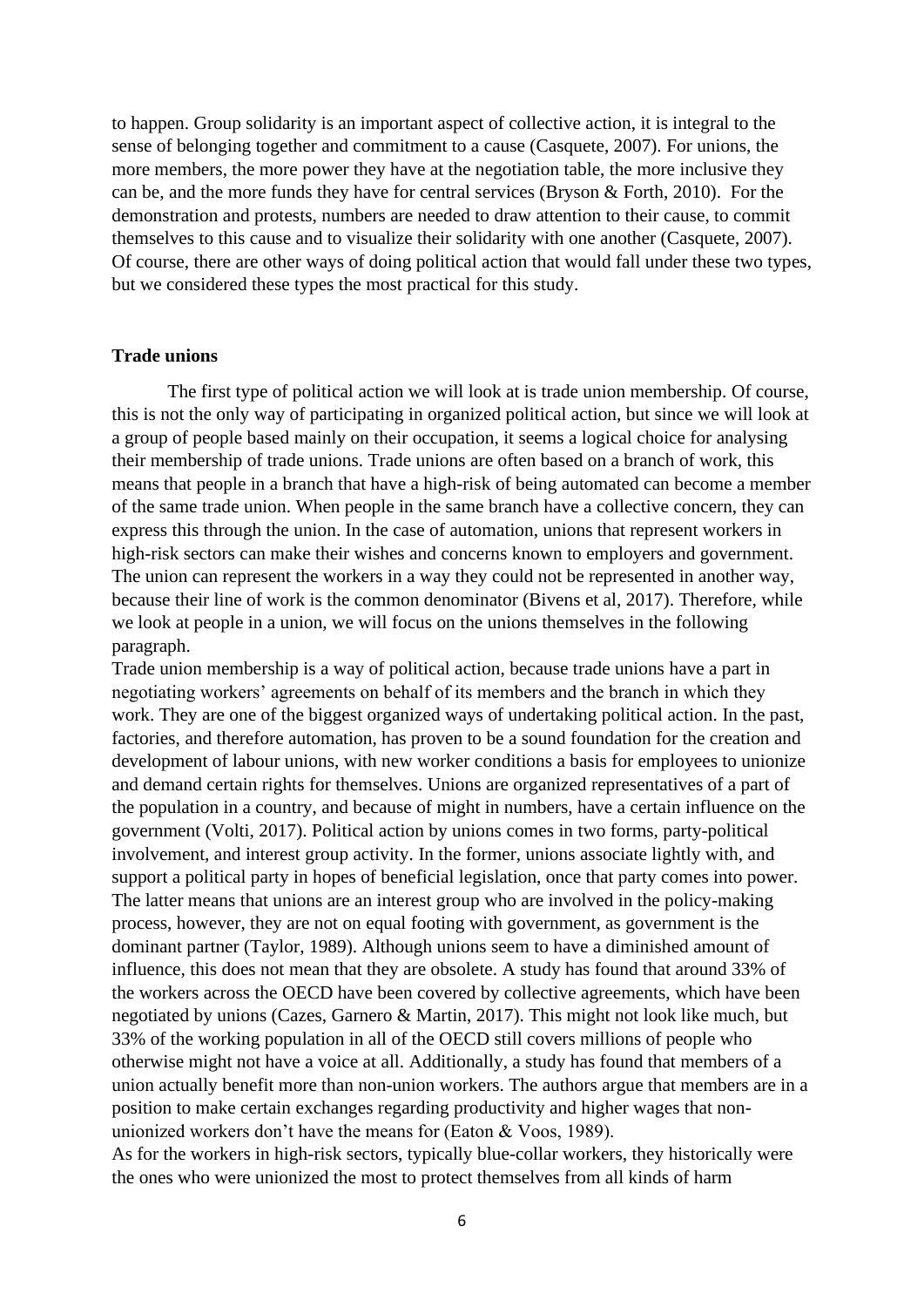(Hamermesh, 1971). Especially in current circumstances regarding automation, they might be the ones who need protection through unions the most again (Parietti, 2019). And while there are different opinions amongst different blue collar workers about their job being automated in the near future, there are definitely workers who see automation as an imminent threat and want to protect themselves from the negative consequences of this (Kinder, 2020). One of the ways this could be done is to become a trade union member.

#### *Unions' reaction to automation*

Unions themselves have different reactions to technological changes, some unions are further in developing their reaction and strategies than others. A few examples are Teamsters, Christelijk Nationaal Vakverbond (CNV), European Trade Union Confederation (ETUC), and the International Longshore and Warehouse Union (ILWU). All of these are not against automation, but demand that workers be treated properly, and that they are not dumped as soon as jobs can be fully automated. Teamsters said that public policy is necessary in the fight for protecting jobs. Next to that, automation should serve only to enhance people's jobs (Teamsters, 2018). CNV wants to keep automation out of the sole hands of the market, and instead wants multiple parties to be involved in making hefty decisions about automation and its development (Van der Eijk, n.d.). The ETUC instead focuses on a just transition to support the most vulnerable sectors, to give social protection and training opportunities to workers in transition, and to keep an effective social dialogue throughout this process (ETUC, 2020). The ILWU representing the dockworkers in L.A., referenced to in the introduction, have signed a contract allowing the employer to automate, in exchange for higher wages (Roosevelt, 2019). These are all different strategies unions have employed to deal with automation and the threat thereof on their workers.

Not everyone in the dockworker case opposed automation, the non-unionized, independent contractor truck drivers supported the automation. These contractors are typically not organized in any way besides private Facebook pages. In these pages, they made their dislike of dockworkers and local politicians known, and some even went as far as to hope that "all lazy longshoremen start collecting unemployment". Union officials of the ILWU stated that, were truckers unionized, they would not object to dockworkers' breaks (Roosevelt, 2019). This shows that unions are still relevant, and that workers, especially in high-risk jobs, can benefit a great deal from unionizing themselves. Not doing so, as the example of the truckers have showed, can lead to a lower quality of work. Furthermore, if truck driver jobs were to be automated, they would have even less means of trying to stop this automation from happening. Knowing the potential risks of one's job could give certain groups, such as these truck drivers, an incentive to organize themselves in unions.

### *De-unionization*

There is a general concern about de-unionization, because despite unions still being a highly relevant organisation, there is also a steady decline in union membership across a significant amount of countries (Vandaele, 2019). One study has found that automation impacts union decline because of the displacement of low-skilled workers, who have historically been more often a member of a union. Next to that, as there is a higher demand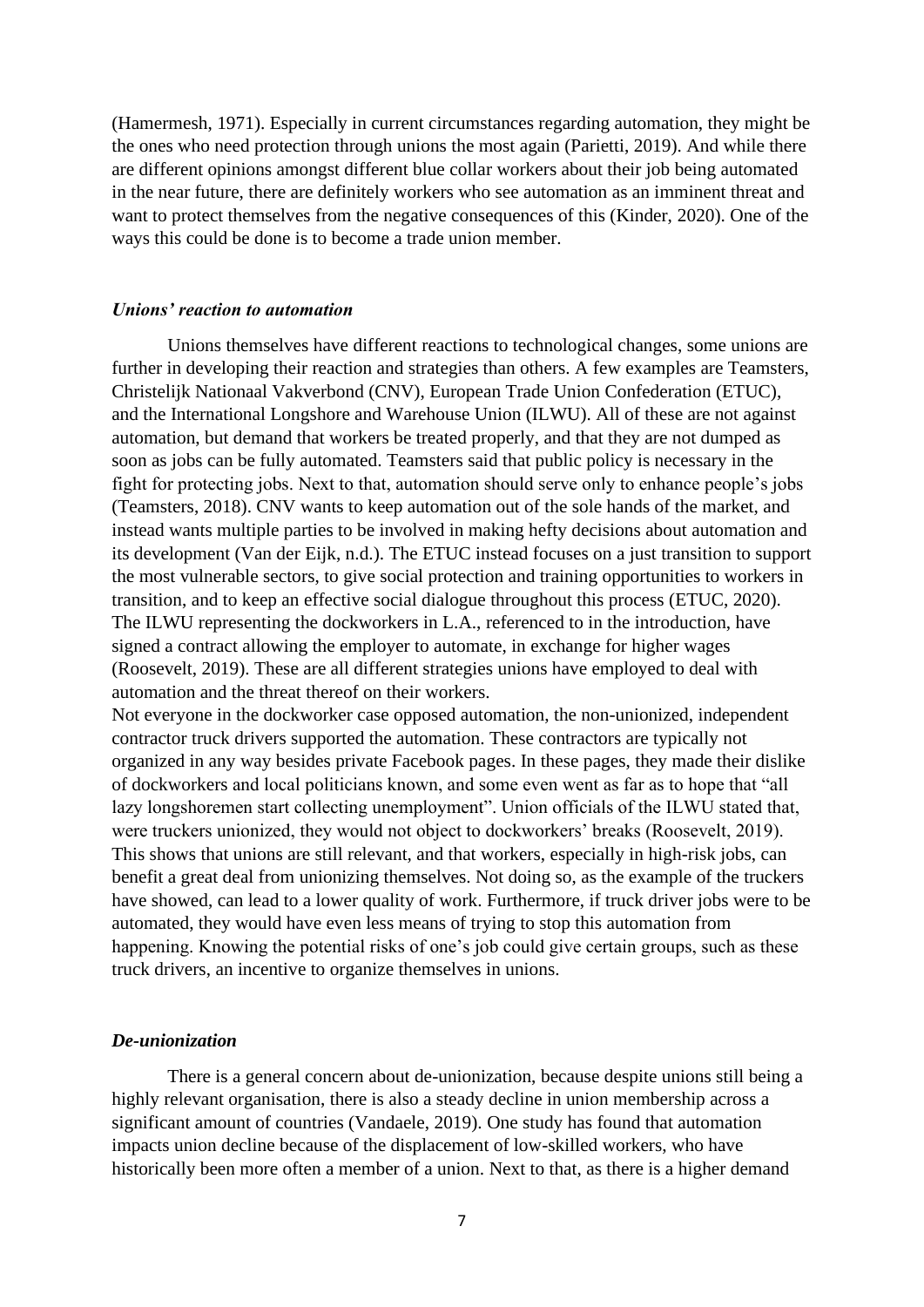for high-skilled workers, the wage benefits received through unions no longer outweigh the costs of wage compression (Kristal, 2019). As for the high-risk workers themselves, they can perceive job insecurity, defined as a 'subjectively perceived likelihood of involuntary job loss' (Sverke, Hellgren & Näswall, 2002). Union membership is seen as a low-effort action, this, of course, is not true for active union members. One of the main motivations for workers to join unions are classified as 'instrumental' motivations. This entails the support and protection of workers in case they experience difficulties at work (Waddington & Hoffman, 2000). From this, it can be concluded that workers join these unions because they see it as an insurance, and trust them to successfully protect them. This insurance motivation has been mentioned before in the reason for the preference of wealth redistribution (Thewissen & Rueda, 2019).

An explanation for the declining memberships of labour unions is the psychological contract. This means that both parties, in this case unions and union members, have expectations from their 'relationship'. One of the core expectations that employees have is that unions ensure the highest level of job security possible. When members feel like their union is inadequately handling this protection, they feel this as a breach of the psychological contract and this can lead to an intention to resign. Thus, job-insecurity can be linked with a decline in union membership (De Witte, et al., 2008). The imminent threat of job loss due to automation could make people lose faith in the usefulness and effectiveness of being a member of a union. It has to be noted that this study only looked at union members, not at possible prospective members, this means that no conclusions can be drawn about why people will not join unions in combination with job insecurity.

Theories that underlies collective action in general might also explain why people won't join trade unions. This is the free-rider theory, where people receive benefits regardless of whether they have put any effort in receiving these benefits (Olson, 1965) (Booth, 1985). Which can apply to trade unions, where workers in a specific branch can receive benefits, that the unions have fought for, without even being a member of said trade union. If less people are member of a union, the union loses part of its negotiation power. This can result in more distrust in the union, resulting in even less members, and follow a selffulfilling prophecy that results in unions losing most if not all of their power (Kristal, 2013). If that is the end result, there will be no organization fighting for the rights of workers in high-risk jobs. It can be argued that workers in high-risk sectors stand stronger together and would benefit from having a strong union with a large membership. However, studies indicate that union membership in general is declining (Vandaele, 2019).

To summarize, there are a few theories with opposite expectations. On the one hand there is the idea that blue collar workers would want to organize themselves in unions in order to protect themselves from the negative consequences of automation. Being a member also comes with additional benefits that non-members do not have. Historically, they have been the workers that have been unionized the most. On the other hand, there is the idea that union members feel like they are not being protected enough, and as a consequence of this, rescind their membership. Additionally, free riding could also play a role in people deciding against paying the membership fee costs and becoming a member. To test both predictions, we have developed two hypotheses:

*H1: Compared with low automatization risk workers, high automatization risk workers have a higher tendency to be a labour union member.*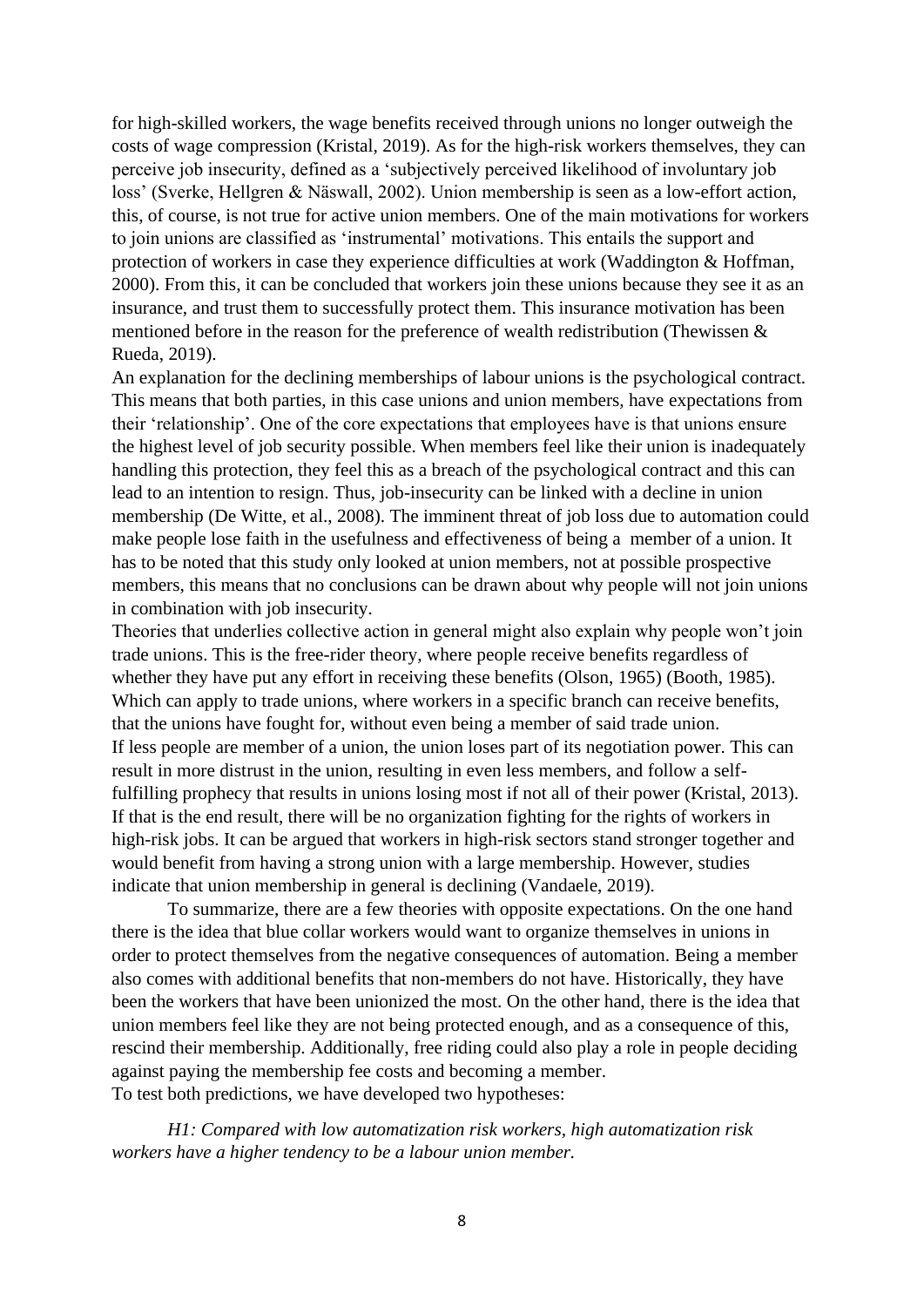*H2: Compared with low automatization risk workers, high automatization risk workers have a lower tendency to be a labour union member.*

### **Protests and petition signing**

The second type of political action we will look at, are the unconventional and unorganized community initiatives. Specifically, protests and signing petitions will be looked at, where signing petitions is a form of protests. This type of action is unconventional and unorganized in the sense that it is not organized with a long-term strategy at heart, but is born out of unrest and is essentially an ad-hoc response. It can also be seen as a high-effort action, because it involves planning, time and travelling.

Protests usually happens because citizens disagree with certain decisions made by governments and organizations or they disagree with the status quo, and they want to show their disapproval in hopes of changing their circumstances (Denters, 2016). These protests come in all kinds of sorts, local, national and international, examples include the Arab Spring, the Women's march, and the Black Lives Matter movement.

### *Why high automation risk workers will not protest*

Despite the fact that there are enough examples of collective action in the forms of protests, the majority of the people who perceive a problem or injustice will not engage in high-effort participation such as protests (Klandermans, 2002). Scholars have debated about the question of why people will not participate. A popular theory is the free rider theory. This theory states that collective action rarely depends on one individual, but the benefits are reaped by all. Therefore, for the rational thinker, it makes sense to reap the benefits without putting any effort in (Kim &Walker, 1984). Another way of analysing this phenomena is the idea that people make individually rational choices, but these choices can lead to collectively irrational outcomes. The way to fight the free-rider problem is the organisation of a small group. In a small group it is harder to free-ride because there is a strong social control (Olson, 1965) (Booth, 1985). Additionally, there is also a belief that people will not join protests if they believe that it will not be effective in influencing decision-makers (Hornsey, et al., 2006). This idea is most prevalent in small groups, because of the belief that a few people will not have much of an impact in the political scene.

A more specific theory that might apply especially for high-risk workers concerns education, which also has an effect on attitude towards protests. When a person is highly educated, they will, when an issue is class-related, care less for the issues of the blue-collar groups. However, education will increase the support for protests that do not have an immediate impact on the person in question. Blue-collar workers in general will identify less with protest issues and protesters (Hall, Rodeghier & Useem, 1986). Based on this study, it can be theorized that people whose job is under threat of automation, which usually are blue-collar workers, do not have the attitude or knowledge to organize themselves and form a protest.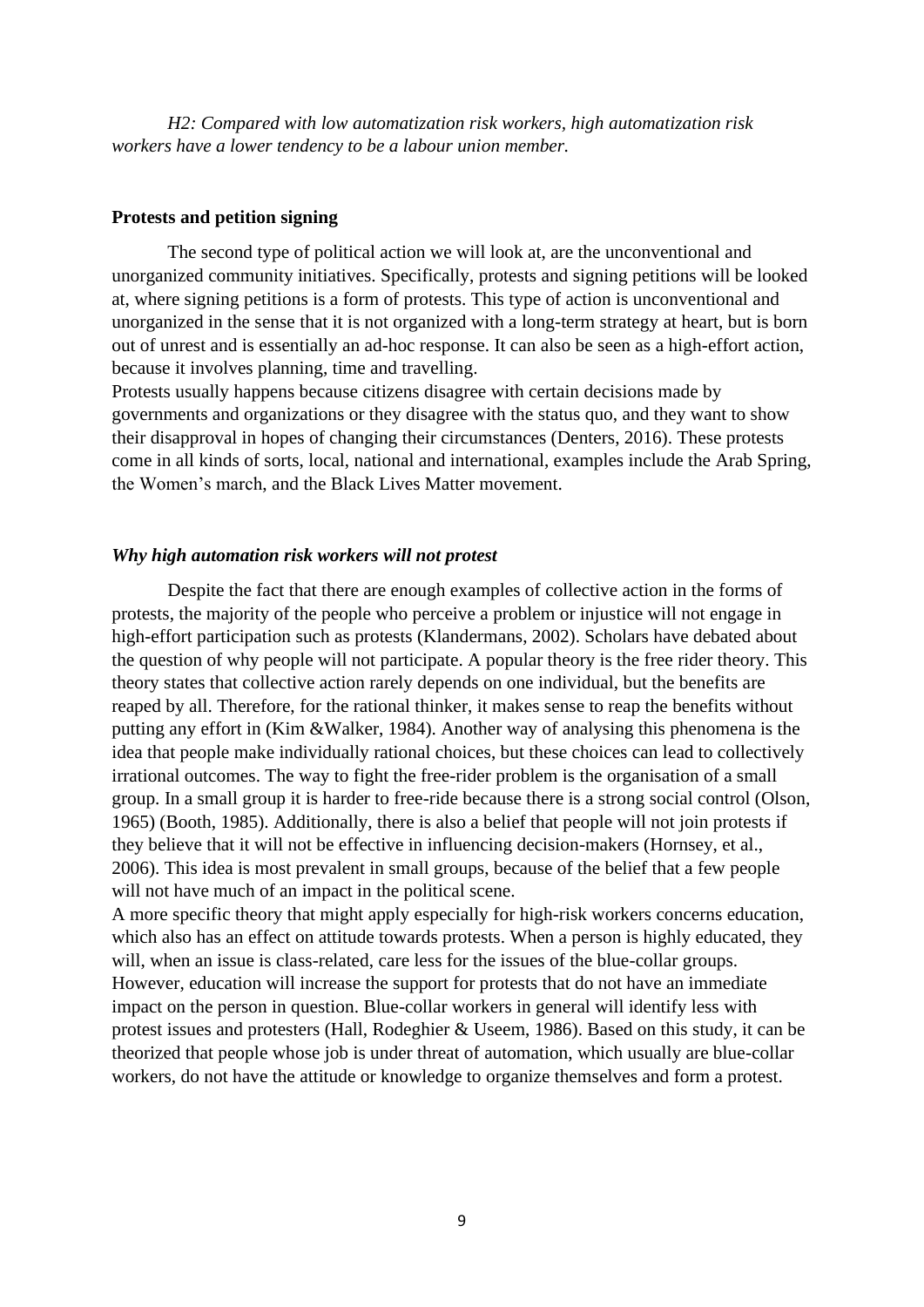### *Why high automation risk workers will protest*

These problems would indicate that people don't protest at all, which, as multiple protest movements prove, is not true. According to a study done in 2011, there are a few important things that make people willing to participate in collective action, such as motivation, people's own belief, emotion and identity. However, in order for people to actually engage in collective action, something more is needed, mainly networks, and especially informal linkages. The idea is that as long as informal linkages support and reinforce commitment to the relevant cause, collective action participation is much more likely (Van Laer, 2011). As for protests regarding automation, the L.A. dockworker protest is a good example. Workers marched through the street with banners, 11.000 people signed a petition, and elected officials wrote to oppose the automation of cargo drivers (Roosevelt, 2019). Besides this protest against automation, we have been unable to find other, similar protests against automation. However, the dockworker example gives a visual of how such a potential protest could go. Workers did all they could as far as protesting goes, they marched through the street, signed petitions and asked local officials to speak up on their behalf. It has to be said that these protests were union-led, and thus, were well-organized, and could be seen as organized political action. At the same time, being a union member does not obligate one to attend a march or sign a petition, but it is easy to imagine that social control in such a group could have a positive influence on people joining a protest.

Based on the theories stated above, in combination with the knowledge that there have barely been any protests against automation, we expect to find that there is a reluctance to join protests. To test this prediction, we will be testing for a positive and a negative effect, like with the trade union membership variable. The two hypotheses will be as follows:

*H3: Compared with low automatization risk workers, high automatization risk workers are more inclined to join collective action such as protests and petition signing.*

### *H4: Compared with low automatization risk workers, high automatization risk workers are less inclined to join collective action such as protests and petition signing.*

These theories suggest that people in general are inclined to abstain from taking action if they perceive their efforts as futile. This can help us more accurately interpret the results that may be found in this thesis. It cautions us against believing that low collective action is equal to low levels of concerns. Widespread concern could lead to action being taken to make sure that people in high-risk sectors will not be unemployed long-term, or be appropriately guided through a transition. What's more, people in high-risk sectors are not willing or able to undertake political action, while this is the group that would most benefit from the consequences of political action. This poses a problem for the societal concern about automation, because if it seems that there is no concern, the problem might be underestimated, and no preventative measures will be taken, or even considered.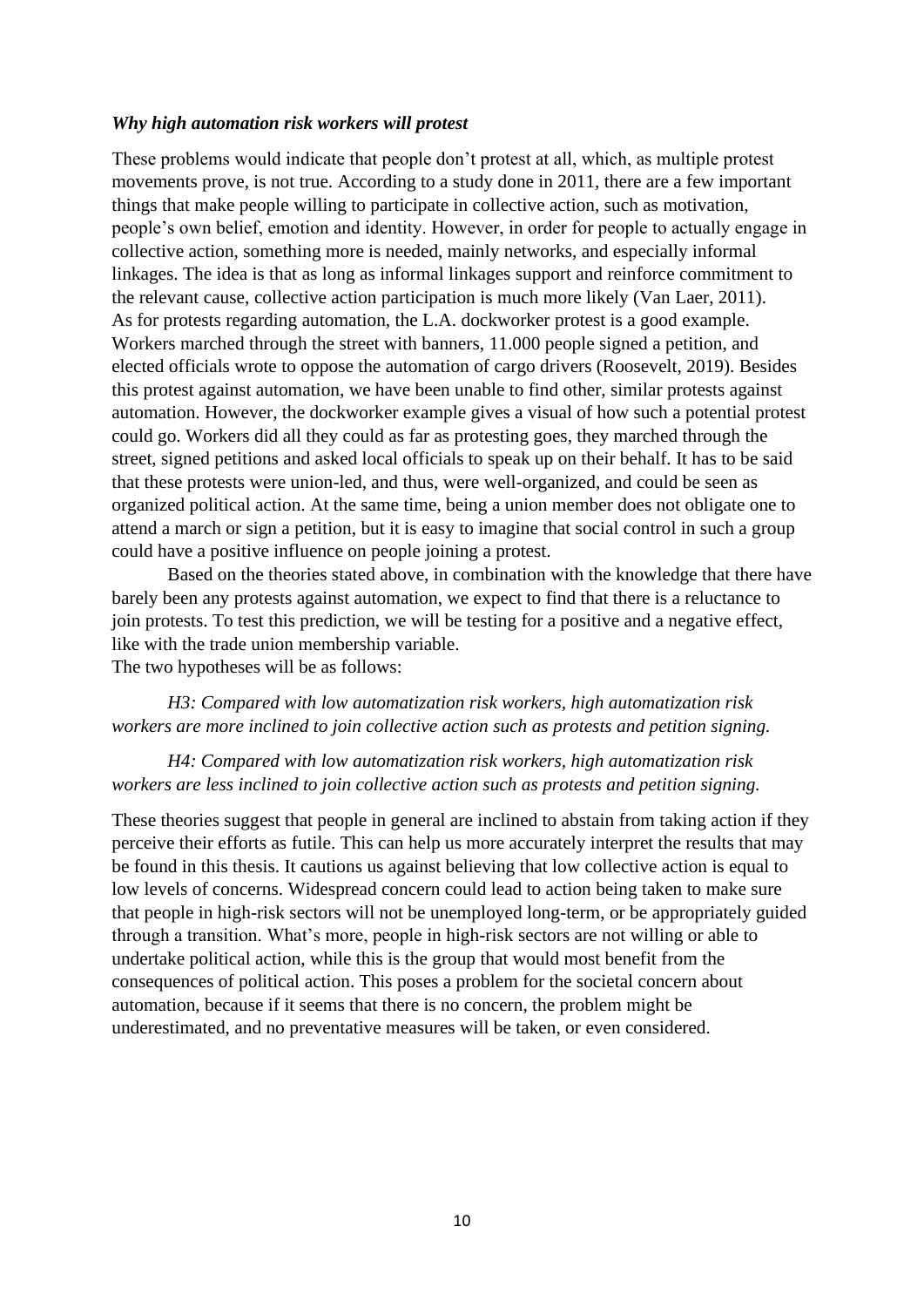### **4. Data**

The secondary data that will be used in this thesis originates from the European Social Survey. The ESS is an academically driven, cross-national survey, it was established in 2001 and has been conducting surveys and interviews with people in more than 30 countries (ESS, n.d.). The ESS has used a probability proportional to size (PPS) sampling, which makes sense from a representative perspective. Because some areas have more citizens than others, it is only fair to ask a proportional amount of people to fill in the survey. The data from the ESS will be used to draw conclusions regarding the hypotheses and eventual conclusion. The data is collected from twenty seven countries in Europe, including four non-European countries, Montenegro, Norway, Serbia, and Switzerland. In this thesis, the four non-European country will be excluded in order to only focus on EU countries and thus minimize the chance of more influencing factors than necessary. Next to that, member states share history (partly) in which they were a member of the Union, and this could have an effect on the way workers think, or the expectations they have. The latest survey they published, Round 9, stems from 2018, this is the one used in this thesis. They asked respondents in twenty seven countries in Europe to fill in a survey. The criteria for the respondent was that they had to be over 15 years of age, and living within a private household. And although the working age population is defined by the OECD as  $15 - 64$  (OECD, 2019), we are looking to set the threshold a little higher and have chosen to take an  $18 - 64$  working population. The reason for this is that in most countries, the legal age is 18, meaning that people under 18 years of age can legally only work side jobs, and no full-time job.

In total, 47.086 people have filled in the survey, and the ESS data was created based on these completed surveys. Of these, the amount of people that adhere to the RTI criteria used in this thesis is 29.776.

For this thesis, we will look at the people who are currently on the labour market, and who are between  $18 - 64$  years old at the time of the survey.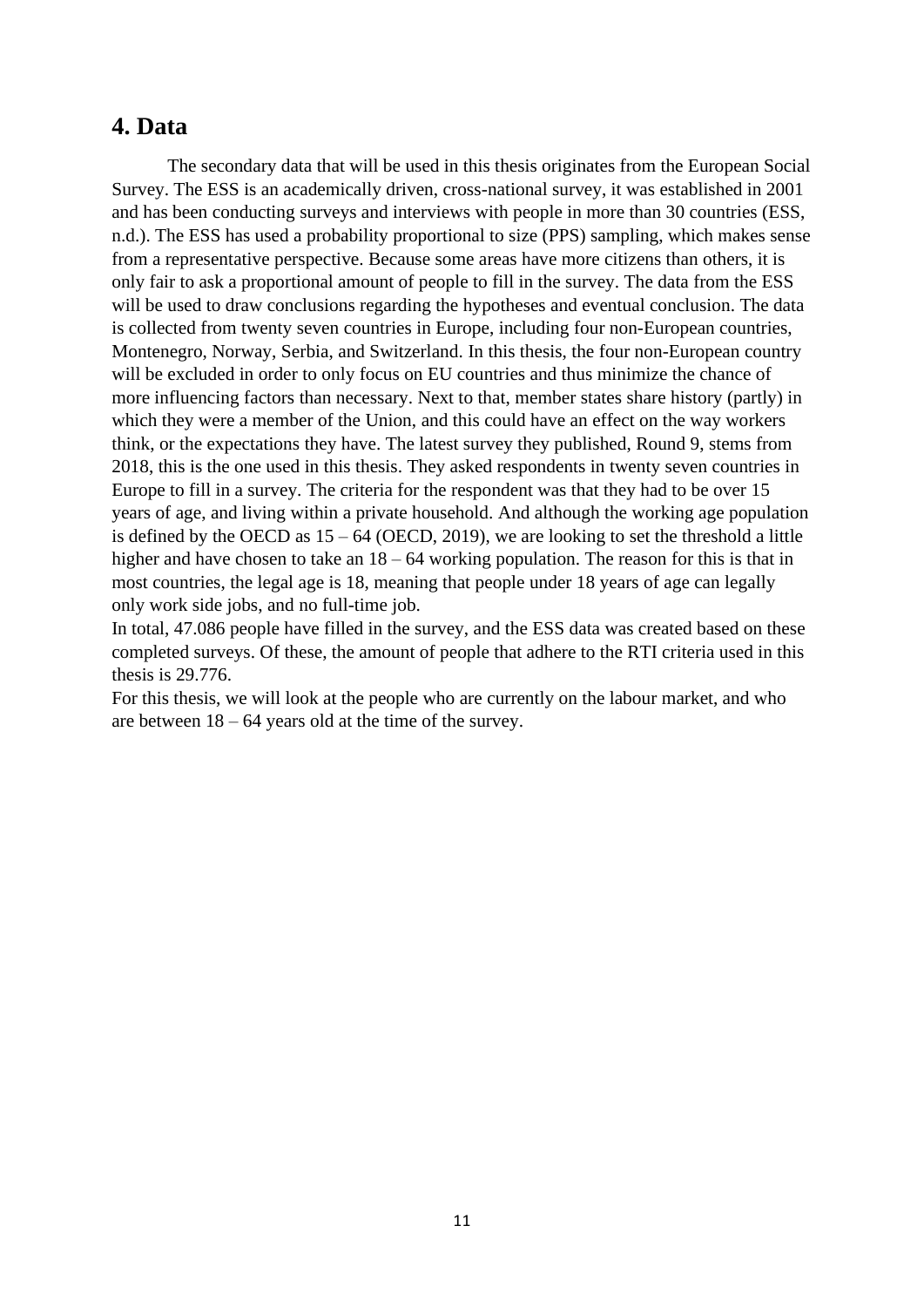# **5. Operationalization**

The relevant variables for this thesis, in the large, cross-national survey, consist of the following:

1. The risk of automation the respondent has in their current occupation. Occupation will be recoded into an RTI score later on.

2. If the respondent is, or ever has been a member of a trade union.

3. If the respondent has protested in the last 12 months either via signing a petition, or partaken in a public demonstration.

- 4. The age of the respondent.
- 5. The gender of the respondent.
- 6. The level of education of the respondent
- 7. The country the respondent lives in.

### *Occupation*

As for the occupation, the ESS has coded different jobs, with each type of job subdivided more specifically. They are divided in accordance with the International Standard Classification of Occupations (ISCO). In this thesis, we will focus on people who have a job that is considered to be highly likely to be automated, and people in jobs that are not likely to be automated anytime soon. The jobs in the ESS are not marked as such, but Thewissen and Rueda used the ESS data from 2002 to 2012 to code certain jobs as high-risk (Thewissen & Rueda, 2019). The original dataset used 4 digits to indicate a specific field, for the recoding of the jobs to high-risk and low-risk, the authors used only 2 digits. Using 2 digits made the description of the jobs less specific (i.e. from "finance manager" to "administrative and commercial manager"), but specific enough to draw conclusions about the risk of automation. This risk of automation is assigned a Routine Task Intensity (RTI) score, with a higher score indicating a higher risk of automation. RTI scores are given to jobs, based on the kind of tasks that are dominant in that job. Tasks that are mainly routine work are seen as easier to automate and thus given a higher score.

The way the jobs are classified (ISCO score), has been changed in 2008 from ISCO-88 to ISCO-08 (International Labour Office, 2012). Thus, since our data is taken from a 2018 study with the ISCO-08 coding, we have to adjust the classification used in the Thewissen and Rueda study (ISCO-88 coding) to the ISCO-08 code. In order to decide which occupations belong in the highest and lowest risk categories, we will use the categorization that Thewissen & Rueda (2019) have used in their study (Appendix A). Appendix B shows the old ISCO score, the new score, and the RTI score. Furthermore, Thewissen and Rueda have six more categories of occupations of which an RTI score is missing, they have included these, and given them an average score of routine or nonroutine jobs. We will do the same here in order to prevent the unnecessary redundancy of respondents with jobs that can, and have been, categorized. Two of the six categories were merged, this were the "teacher professionals", and the "teaching associate professionals", there was only one category concerning teaching professionals. Thus, we will work with five, instead of six, additional categories. These five occupations have no ISCO score, yet, so we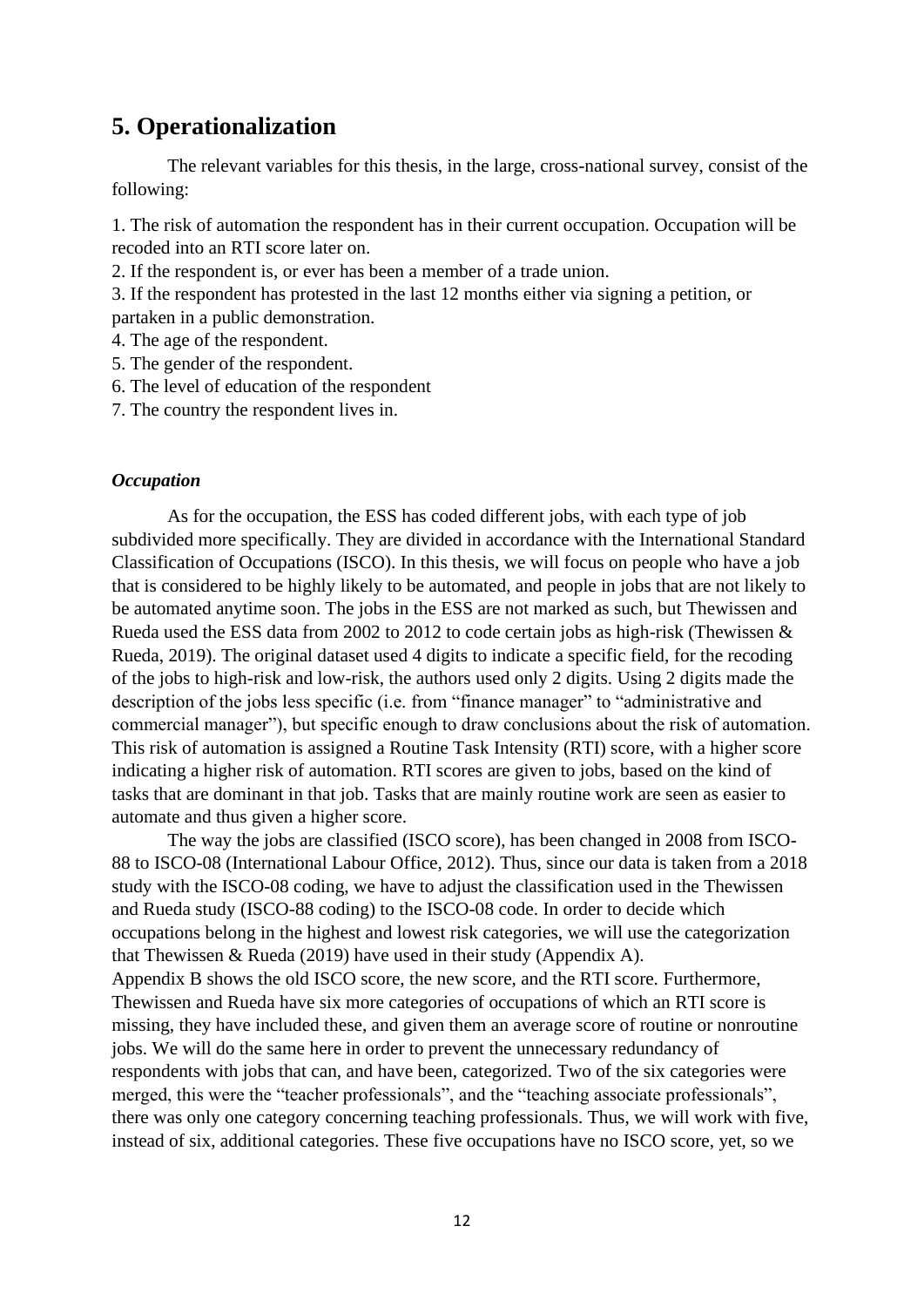will determine which scores best fit the description. These will also be included in Appendix B. The ISCO scores will receive their corresponding RTI score in the SPSS file.

### *Union membership and protest behaviour*

The other main variables are relatively straightforward. The union membership could be answered with "yes, currently", "yes, previously" and "no". These will have to be recoded into a "yes"/"no" variable, in which the original answers of "no", and "yes, previously", will be merged. The "no" answer will get a 0 value, and the "yes" answer a 1 value. Protest behaviour is measured via two ways, the first is via the signing of petitions, and the second is the participation in a demonstration. These variables will be merged together first, after which they will be recoded into a simple "yes"/"no" variable. In this new variable, "no" will mean that the respondent has participated in neither and will receive a value of 0. And "yes" will be defined as having participated in either one and receive a value of 1.

#### *Control variables*

In this research, besides looking at the variables such as occupation, participating in protests, and union membership, it is also important to look at control variables. The usage of control variables is necessary to better understand the variables we focus on. These control variables have some effect on the main variables, but they are not our main point of interest.

A few control variables we will explore in this thesis are age, gender, education and country. As for age, in general, younger people are less likely to join trade unions (Vandaele, 2019). And with social media attracting a younger public to participate in offline demonstrations (Enjolras, Steen-Johnsen & Wollebæk, 2012), there is a possibility that younger people in general more often participate in demonstrations.

Women are less likely than men to join trade unions, relatively to the industry in which they are employed (Fiorito & Greer, 1986) (Kumar & Cowan, 1989).

People with a higher education are usually working in a higher paid job, and thus, in a less routine intense and high automation risk job. With this control variable, we want to control for the political action people undertake, and make sure that education is not the deciding variable. There will most likely be some sort of overlap due to more educated people working in lower risk jobs.

As for different countries, we will look at a West-, East-European divide. Since there is no clear definition of which countries belong to which category, we have opted to choose for countries belonging to Eastern Europe when they have become part of the European Union after the year 2000. A study has found that These Eastern European countries have, on average, a lower productivity rate than Western European countries (Stephan, 2002). This could have an effect on the amount of workers in high-risk sectors, and subsequently, on their involvement in trade unions. Since the EU enlargement, trade unions in Eastern Europe have seen huge declines in membership (Kohl, 2008).

By looking at these variables we can also find out in our data if there is a difference in age, gender and country regarding high-risk jobs, and the joining of protests and demonstrations.

Of the control variables, we will keep the gender and country variable as they are now. With the gender value 0 being male, and 1 being female. The country variables are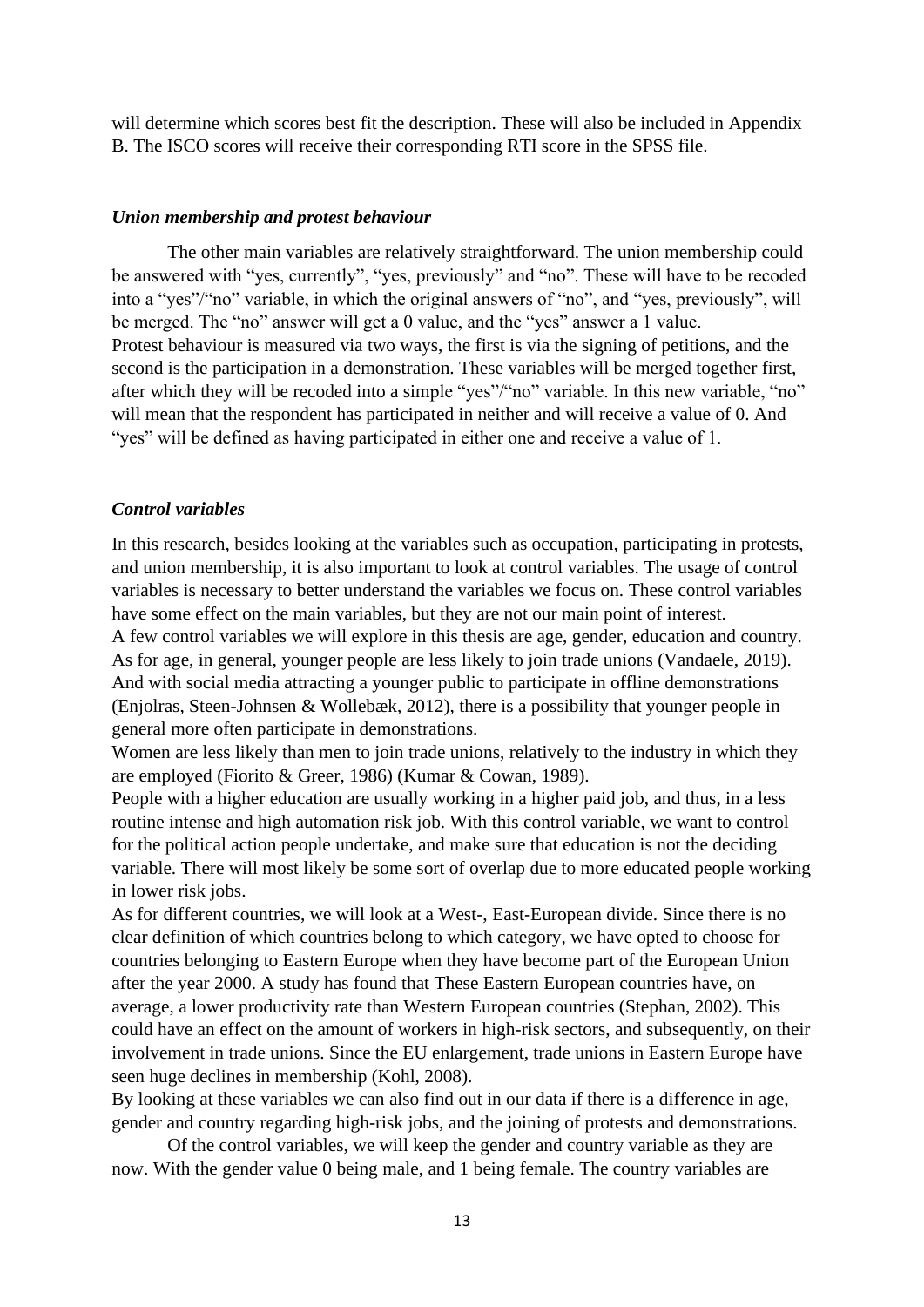indicated with two letters corresponding to the country.

The age variable will be split up into "young" and "old", with "young" an age between 18 and 39, and "old" an age between 40 and 64. The category "young" will receive a value of 0, and "old" a value of 1.

The education variable will be split into lower education, middle education, and higher education. The lower education category will exist of "less than lower secondary" and "lower secondary", since these are considered basic education. As middle education we will take "lower and upper tier upper secondary", together with "advanced vocational, sub-degree". As higher education we will take "lower and higher tertiary education", which consist of bachelor and master level. The lower education category will receive a value of 0, middle education a value of 1, and higher education a value of 2.

|               | N      | Minimum        | Maximum | Mean    | Std.      |
|---------------|--------|----------------|---------|---------|-----------|
|               |        |                |         |         | Deviation |
| <b>RTI</b>    | 29.776 | $-1,52$        | 2,24    | $-0,18$ | 0,87      |
| Member of a   | 39.471 | 0,00           | 1,00    | 0,13    | 0,34      |
| trade union   |        |                |         |         |           |
| Participating | 39.446 | 0,00           | 1,00    | 0,26    | 0,44      |
| in protests   |        |                |         |         |           |
| Gender        | 39.719 | $\overline{0}$ | 1       | 0,55    | 0,50      |
| Young $&$     | 39.554 | 0,00           | 1,00    | 0,72    | 0,45      |
| Old           |        |                |         |         |           |
| Education     | 39.598 | 0,00           | 2,00    | 1,00    | 0,69      |
| Valid N       | 29.255 |                |         |         |           |
| (listwise)    |        |                |         |         |           |

### **Descriptive statistics**

As can be seen from the RTI variable, there are a lot of cases missing (from the total of 47.086 respondents, to 29.776 valid cases). There are 2995 people who have filled in either a "not applicable", "refusal", "don't know" or "no answer". The remainder of the missing cases are people in jobs not assigned an RTI score.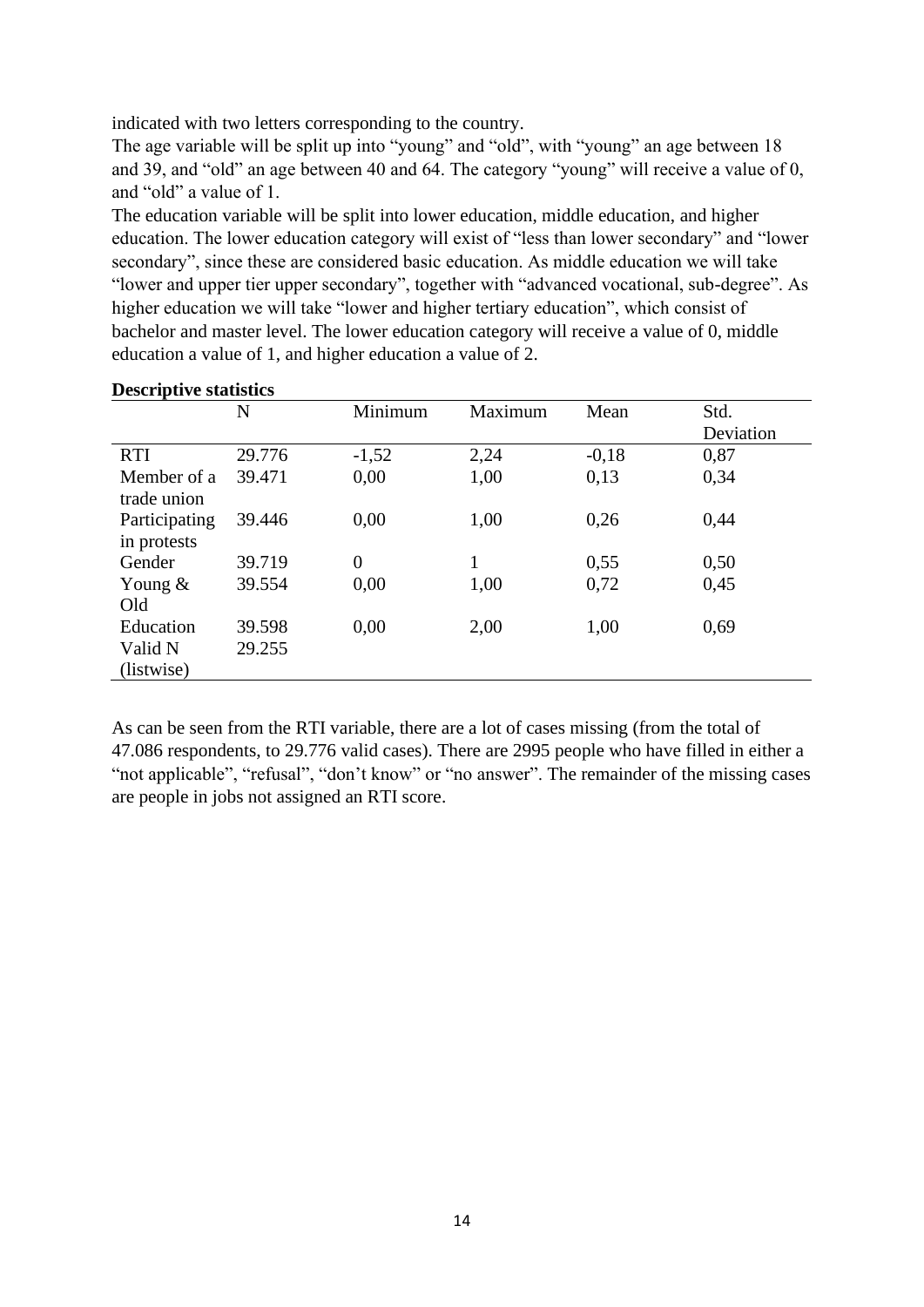## **6. Data analyzation**

### *RTI, union membership and participating in protests analysis*

In our data analysis, we first looked at the RTI score in relation to being a union member and participating in protests with an independent samples t-test. For union membership, the RTI score was -0,30 for members, and -0,15 for non-members. This means that union members have a lower risk of automation compared to non-union members. Our 2 tailed significance test proves this as well (Appendix C). For protest behaviour, the results are the same, albeit with different RTI scores, -0,29 for people having participated in a demonstration in the last 12 months, and -0,13 for people who have not participated (Appendix C). This means that people who have participated in protests, have a lower risk of automation than people who have not participated.

After this, we have done the same analysis, but we looked at different countries by using a split file, and if the results for each individual country differed significantly from the overall result. In most countries the result was the same. In every country the RTI of union members is tied to low risk occupations, and the same goes for participants in protests. When looked at the descriptive statistics, we can see that there is an overrepresentation of workers in nonroutine (low risk) jobs. If we compare the RTI scores between members and nonmembers, we can see that the RTI score for non-members is higher, meaning that nonmembers are in non-routine jobs, but these occupations have a higher automation risk than the occupations of union members. For the significance level, we took a 0,05 alpha level, and when looking at the table, there are ten countries (Belgium, Cyprus, Czechia, Germany, Spain, Finland, UK, Croatia, Netherlands and Slovenia) of which the significance is above the alpha level, meaning that in these eight countries, there is a 5% risk that the conclusions drawn from this particular data is not accurate.

When we look at the protest behaviour, there are more people not participating in protests that have positive RTI scores, meaning that people in high-risk jobs do not participate in protests as often as people in low risk jobs. In nearly every country, the non-participants have higher scores than the participants. Meaning that people with an occupation that has a slightly higher risk of automation are less inclined to join protests. Most results are significant, with seven countries (Czechia, Estonia, Spain, Finland, Croatia, Hungary and Lithuania) not having significance levels under the 0,05 alpha level. This means that most of the results from the participating in protests variable are accurate.

| Country  | <b>RTI</b> | RTI non- | Sig.    | <b>RTI</b>    | RTI not       | Sig.          |
|----------|------------|----------|---------|---------------|---------------|---------------|
|          | union      | union    | union   | participating | participating | participating |
|          | members    | members  | members | protests      | protests      | protests      |
| Austria  | $-0,11$    | 0,01     | 0,01    | $-0,18$       | 0,05          | 0,00          |
| Belgium  | $-0,23$    | $-0,31$  | 0,12    | $-0,37$       | $-0,24$       | 0,01          |
| Bulgaria | $-0,57$    | $-0,17$  | 0,00    | $-0,34$       | $-0,16$       | 0,04          |
| Cyprus   | $-0,17$    | $-0.01$  | 0.14    | $-0,33$       | 0,01          | 0,01          |
| Czechia  | $-0.07$    | $-0.07$  | 0.99    | $-0,07$       | $-0,07$       | 0,97          |
| Germany  | $-0,33$    | $-0,24$  | 0,10    | $-0,33$       | $-0,19$       | 0,00          |
| Estonia  | $-0,57$    | $-0,36$  | 0,04    | $-0,41$       | $-0,36$       | 0,43          |
| Spain    | $-0,11$    | $-0,12$  | 0.85    | $-0,14$       | $-0,12$       | 0.74          |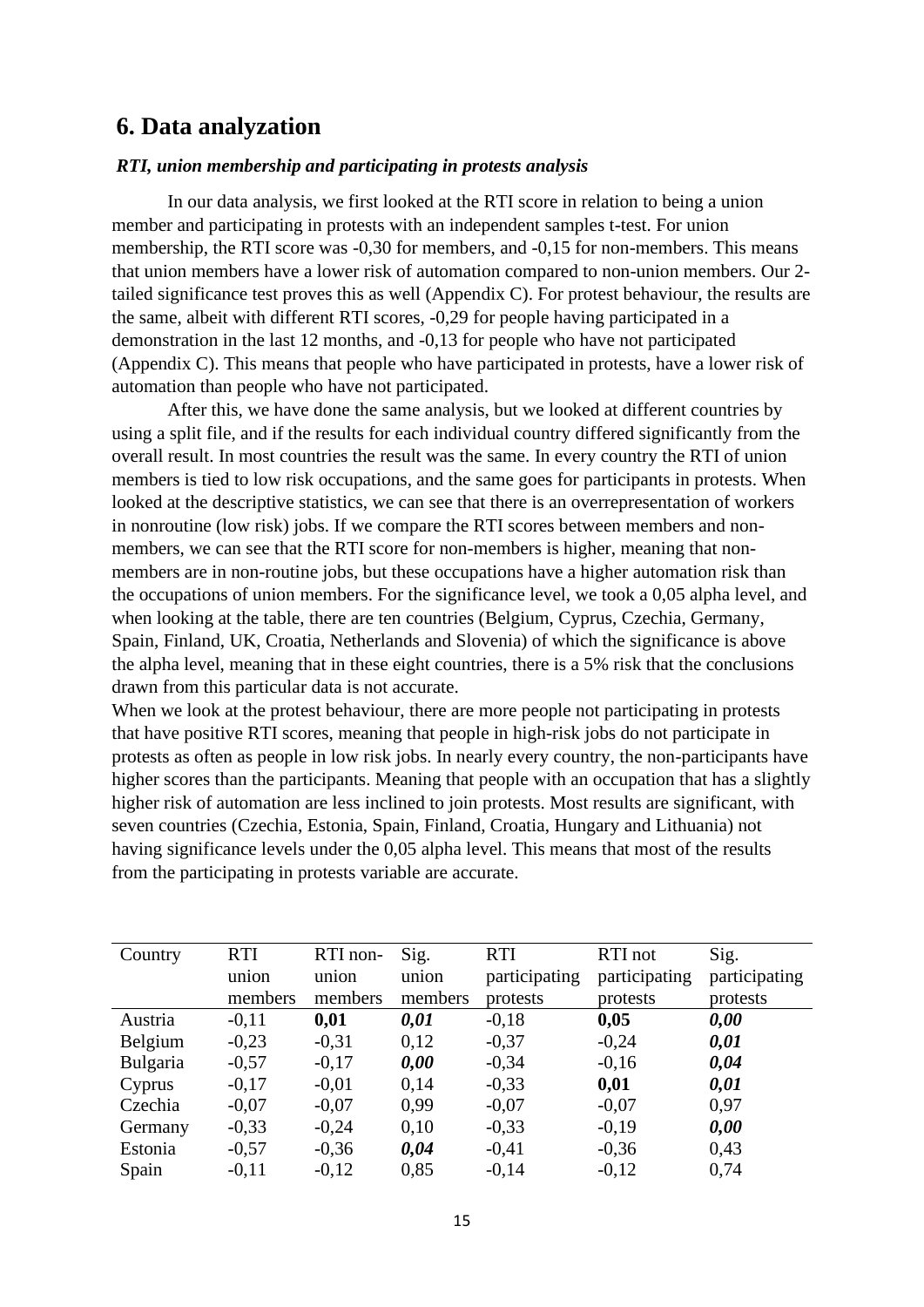| Finland            | $-0,29$ | $-0,22$ | 0,09 | $-0,29$ | $-0,22$ | 0,09 |  |
|--------------------|---------|---------|------|---------|---------|------|--|
| France             | $-0,24$ | $-0,04$ | 0,02 | $-0,14$ | 0,00    | 0,00 |  |
| United             | $-0,44$ | $-0,38$ | 0,27 | $-0,49$ | $-0,31$ | 0,00 |  |
| Kingdom            |         |         |      |         |         |      |  |
| Croatia            | $-0,16$ | $-0.05$ | 0,21 | $-0.06$ | $-0,06$ | 0,88 |  |
| Hungary            | $-0,29$ | 0,02    | 0,01 | $-0,17$ | 0,01    | 0,12 |  |
| Ireland            | $-0,35$ | $-0,12$ | 0,00 | $-0,30$ | $-0.09$ | 0,00 |  |
| Italy              | $-0,36$ | $-0.04$ | 0,00 | $-0,29$ | $-0.01$ | 0,00 |  |
| Lithuania          | $-0,46$ | $-0,19$ | 0,03 | $-0,32$ | $-0,18$ | 0,06 |  |
| Latvia             | $-0,64$ | $-0.28$ | 0,00 | $-0,53$ | $-0,27$ | 0,00 |  |
| <b>Netherlands</b> | $-0,39$ | $-0,28$ | 0,09 | $-0,40$ | $-0,26$ | 0,01 |  |
| Poland             | $-0,53$ | $-0,21$ | 0,00 | $-0,50$ | $-0,17$ | 0,00 |  |
| Portugal           | $-0.64$ | $-0.12$ | 0,00 | $-0,36$ | $-0.08$ | 0,00 |  |
| Sweden             | $-0,40$ | $-0,30$ | 0,02 | $-0,41$ | $-0,31$ | 0,02 |  |
| Slovenia           | $-0,24$ | $-0,17$ | 0,43 | $-0,39$ | $-0,14$ | 0,00 |  |
| Slovakia           | $-0,51$ | $-0.10$ | 0,01 | $-0,33$ | $-0.04$ | 0,00 |  |

**Bold =** Positive RTI scores indicating high-risk occupations.

*Bold Italic =* Significant score, there is a significant difference between the RTI scores.

#### *Logistic regression union membership*

The data from the ESS dataset will be analysed with a regression analysis, in which the relationship between one independent variable, and one or more dependent variables is tested. Regression is used for prediction, in this case of our hypotheses, and can sometimes be used to find causal relationships between the independent and dependent variables. For this type of analysis we will make use of bivariate variables. With this, we will check the control variables and see if they could have influenced the eventual outcome. To do this, we first need to make dummy variables out of the country and education variables because they are a nominal variable. After this, we will make a logistic regression analysis for each main variable. As can be seen in the table, the Nagelkerke R square is 0,21, which means that 21% percent of the variance in union membership can be explained by the variables in the model. The B result gives us information about the direction, and the strength of this direction of the different variables. When we look at the score for RTI, we see a weak, negative score. This means that workers with a low RTI score, will be slightly less inclined to join a trade union. This result fits best with the H2, *Compared with low automatization risk workers, high automatization risk workers have a lower tendency to be a labour union member.* Next to this finding, the control variables gender and age (young  $\&$  old) also have a negative effect on union membership. As for the variable education, we took the variable "low education" as the reference group. Both education levels displayed in the table have a strong positive effect on union membership. When we look at the variable country, we took the variable "Germany" as a reference. There is a difference amongst countries, there are positive and negative effects, but most can be considered strong. There is no obvious common denominator, so we cannot draw conclusions based on the difference between countries regarding positive and negative effects.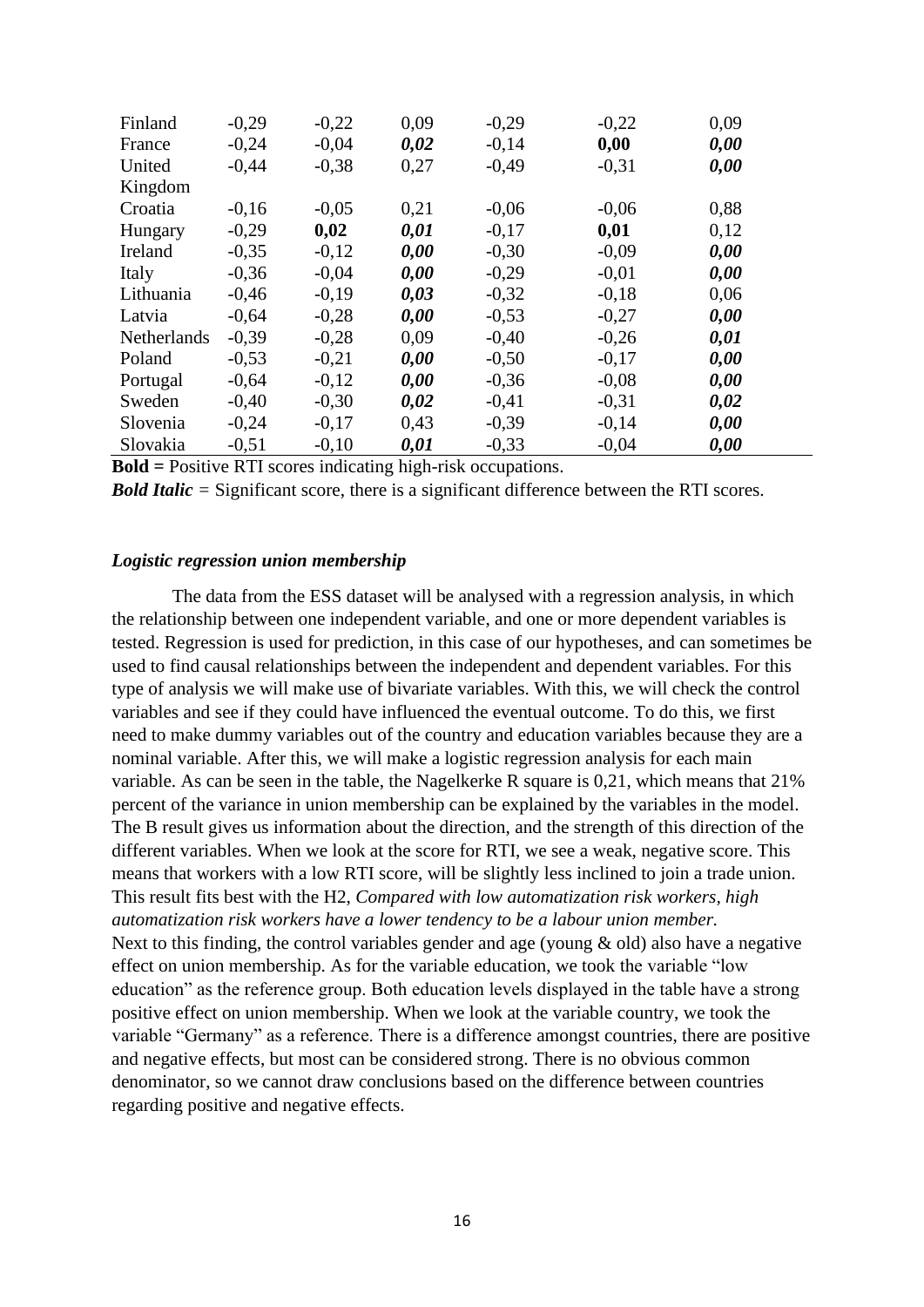### *Logistic regression participating in protests*

The logistic regression for the participation of protests shows a 0,17 Nagelkerke R square. This means that 17% percent of the variance in participating in protests can be explained by the variables in the model.

When we look at the B results, the RTI has a moderate negative effect. Meaning that people with a lower RTI score, tend to not participate in protests. This result fits with H4, *Compared with low automatization risk workers, high automatization risk workers are less inclined to join collective action such as protests and petition signing.*

Gender has a positive effect on participating in protests, while age seems to have a negative effect. Education, middle as well as high education, both have a strong positive effect. However, when we look at countries, almost all countries, except five (Finland, UK, Croatia and Sweden), have a negative effect on participating in protests. We cannot think of one clear-cut difference between these five and the other countries in this model, so no conclusion can be drawn regarding their difference.

|                               | Trade Union membership |      | Participating protests |      |  |
|-------------------------------|------------------------|------|------------------------|------|--|
|                               | $\, {\bf B}$           | S.E. | $\, {\bf B}$           | S.E. |  |
| Constant                      | $-2,65$                | 0,10 | $-1,15$                | 0,07 |  |
|                               |                        |      |                        |      |  |
| <b>RTI</b>                    | $-0,08$                | 0,02 | $-1,0$                 | 0,02 |  |
| Gender                        | $-0,07$                | 0,04 | 0,14                   | 0,03 |  |
| Young & Old                   | $-0,07$                | 0,04 | $-0,20$                | 0,03 |  |
| <b>Education</b> (low = ref.) |                        |      |                        |      |  |
| Middle education              | 0,67                   | 0,06 | 0,75                   | 0,04 |  |
| Higher education              | 1,11                   | 0,06 | 1,36                   | 0,05 |  |
| <b>Country</b> (Germany $=$   |                        |      |                        |      |  |
| ref.)                         |                        |      |                        |      |  |
| Austria                       | 0,82                   | 0,09 | $-0,36$                | 0,07 |  |
| Belgium                       | 1,40                   | 0,09 | $-0,57$                | 0,08 |  |
| Bulgaria                      | $-1,50$                | 0,16 | $-2,24$                | 0,12 |  |
| Cyprus                        | 0,44                   | 0,14 | $-1,58$                | 0,15 |  |
| Czech                         | $-1,02$                | 0,13 | $-0,87$                | 0,08 |  |
| Estonia                       | $-1,26$                | 0,15 | $-1,67$                | 0,09 |  |
| Spain                         | 0,01                   | 0,12 | $-0,17$                | 0,08 |  |
| Finland                       | 1,81                   | 0,09 | 0,04                   | 0,08 |  |
| France                        | $-0,55$                | 0,12 | $-0,05$                | 0,07 |  |
| <b>UK</b>                     | 0,10                   | 0,10 | 0,19                   | 0,07 |  |
| Croatia                       | $-0,48$                | 0,12 | 0,04                   | 0,08 |  |
| Hungary                       | $-0,92$                | 0,14 | $-2,51$                | 0,14 |  |
| Ireland                       | 0,14                   | 0,10 | $-0,36$                | 0,07 |  |
| Italy                         | $-0,23$                | 0,11 | $-0,73$                | 0,08 |  |
| Lithuania                     | $-1,27$                | 0,16 | $-1,62$                | 0,10 |  |
| Latvia                        | $-0,86$                | 0,17 | $-1,69$                | 0,13 |  |
| Netherlands                   | 0,32                   | 0,10 | $-0,58$                | 0,08 |  |
| Poland                        | 0,62                   | 0,14 | $-1,09$                | 0,10 |  |
| Sweden                        | 1,88                   | 0,09 | 0,01                   | 0,08 |  |
| Slovenia                      | 0,08                   | 0,12 | $-1,24$                | 0,10 |  |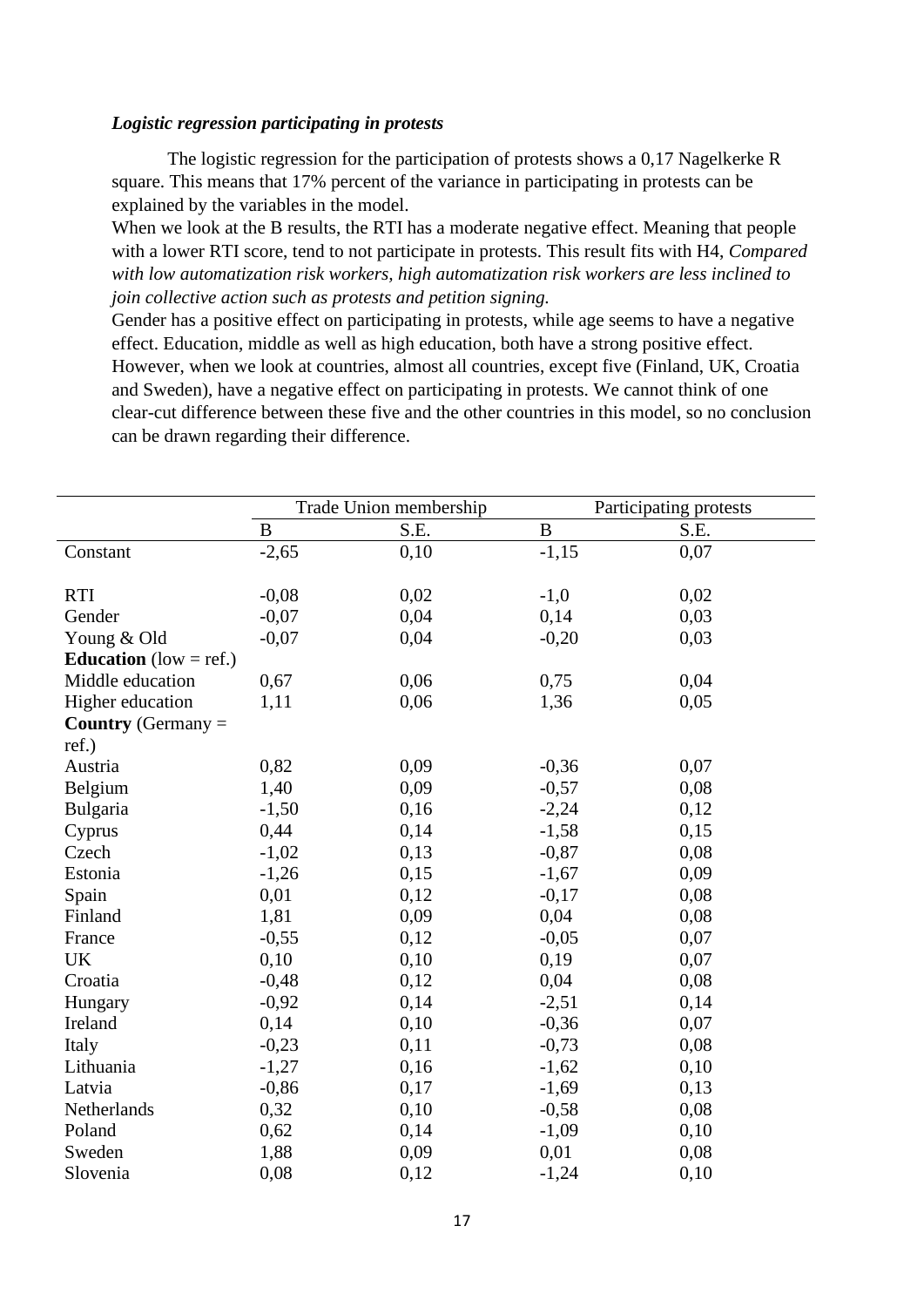| Slovakia       | $-1,19$ | 0,18 | $-0,49$ | 0,09 |
|----------------|---------|------|---------|------|
| $\mathbb{R}^2$ | 0,21    |      | 0,17    |      |

### *Regression country specific*

To check the results of control variables for different countries, we have made a split file of the countries in our data. We made a new regression model, to check for each country the specific results of the RTI when accounting for the control variables. We have not included this regression model in the thesis due to it being too large to put in, but it can be found in the syntax and output of SPSS.

As for RTI score, there were no significant differences between countries besides what we have seen in the table above, with different countries having positive and negative values. Meaning that countries with positive and negative scores do not seem to share one characteristic. This is also the case for all control variables, a difference in positive and negative outcomes. There is no one discernible factor that binds countries with a positive or negative result for one variable, with another country with a positive or negative result for the same variable.

In conclusion, we found that there are differences between countries in Europe, but we were not able to find a factor that binds certain countries with each other, nor could we make an estimate as to the reasons for this difference.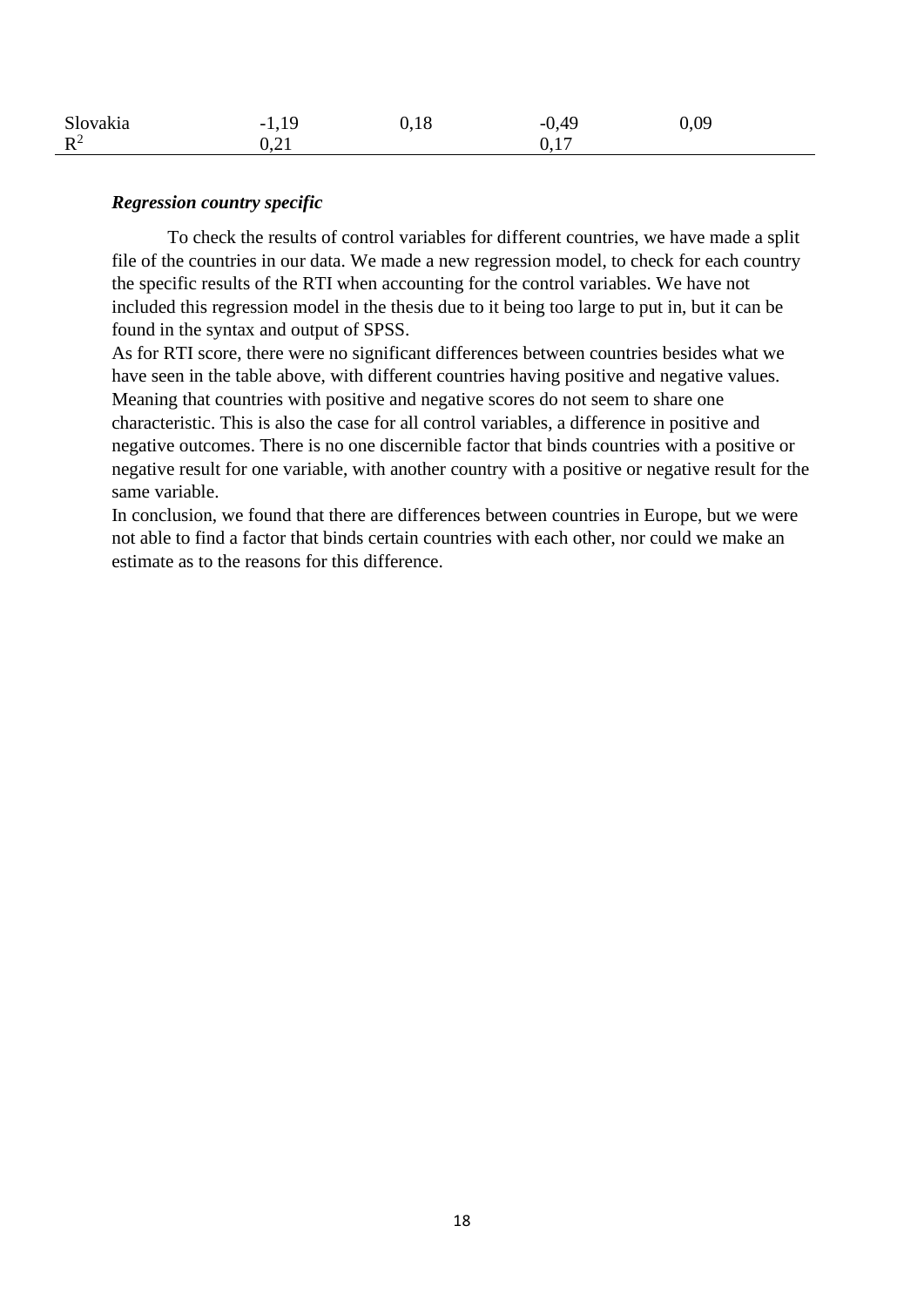### **7. Conclusion**

In our conclusion, we will look at the research question again, and try to answer this as concise as possible. We will base our answer on the theory explored, and the data we have gathered and analysed.

Our research question was, "*To what extent does the risk of automation of one's job have an effect on organized and unorganized political action?"*

The simple answer is that our analysis shows that the risk of automation of one's job decreases the likelihood of joining a trade union, or participating in protests.

This conclusion has mainly been drawn based on our data. The theory was used for prediction, forming our hypothesis, and understanding why people with high-risk jobs do or do not become union members, or participate in protests. While the theory only provides a possible explanation for why people would or would not undertake any political action, we can only speculate on their reasoning and motivations.

This thesis stated two pairs of contradicting hypotheses, meaning that at least two of those four were to be false. The following two hypotheses we found to be unable to reject, and fits with our findings.

*H2: Compared with low automatization risk workers, high automatization risk workers have a lower tendency to be a labour union member.*

*H4: Compared with low automatization risk workers, high automatization risk workers are less inclined to join collective action such as protests and petition signing.* Despite the right hypothesis being predicted in a certain sense, the answer is still surprising. Not because we expected a different result, but more so because of the content and its implications. The result that people in high-risk jobs less often become union members and join protests, seems counterproductive. Since workers in high-risk jobs are in the most vulnerable occupations, it seems that they have all the more reason to join unions for protection and better agreements with their employers in case of redundancy of their skills, and join protests to show their displeasure with the current and near-future situation. The assumption that people will join unions to protect themselves from future harm does not hold when we look at the group that is most at risk.

There have been studies focused on political party preference, and the distribution of wealth preference, but there has not been a lot of research to the relationship between high-risk workers and their political action. And much less attention was paid to the relation between high- and low-risk occupations and union membership and participation of protests.

There have been studies done with similar counterproductive results, that seem in line with the results of this thesis. One of those studies has concluded that people wo stand the most to support labour parties, actually vote for populist parties.

In regards to automation, people speak of winners and losers, losers being the ones whose jobs will be lost due to new technological developments. This study, taken together with the wealth distribution preference and voting patterns, indicates that the potential "losers" make political decisions counterproductive to their position on the labour market.

With this thesis, we hope to make people aware of the multiple options with regards to political action. We also hope to see further research being done to explore the causes, effects and attitudes of high-risk workers towards union membership and protests, and to investigate mechanisms that restrict the engagement between high-risk workers and unions.

This thesis and specifically the data method has strong and weak points. One of its main flaws lies in the fact that this thesis is based on data done by the ESS,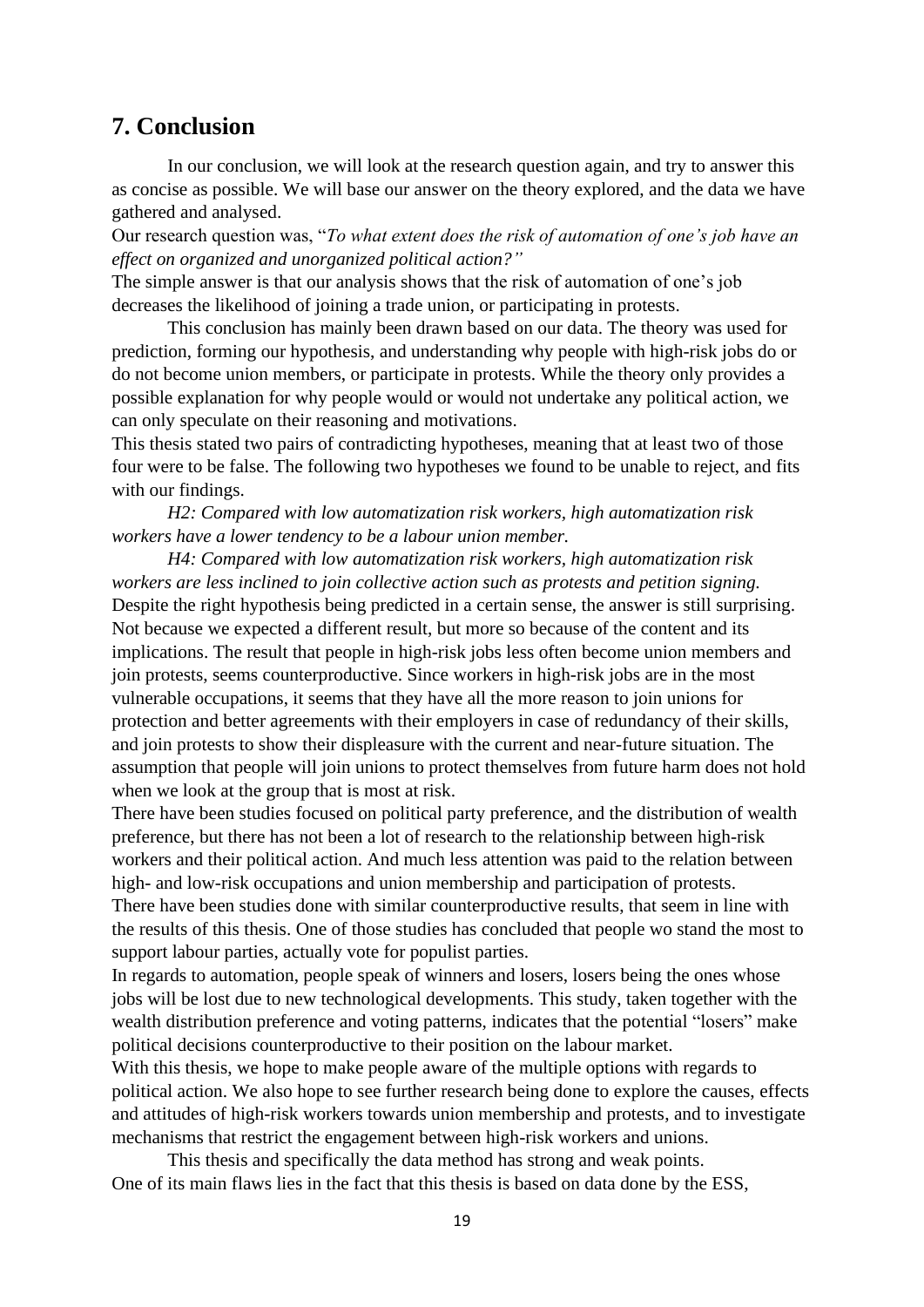meaning that the questions asked were not specifically tailored to our research. This has implications for the union membership and the participation of protests. The fact that people are a union member (or not) does not necessarily have anything to do with their idea about automation risk in their job. A simpler explanation could be that none of their colleagues are members, they cannot pay the member fee, or they do not know enough about it. As for the people participating in protests, these protest do not have to be tied to protesting against automation, but could also be protests of Black Lives Matter, Women's issues etc. Even if people do protest, it does not have to be tied to their occupation or perceived threat of automation.

A second point is that the scope of political action was fairly limited in this research, we included only three different variables, of which we merged two: union membership, petition signing, demonstrating. Besides voting, this seemed the easiest measurable form of political action.

A third point was that Thewissen and Rueda (2019), gave only a few occupations an RTI score, this reduced the amount of respondents. In addition, the RTI is a very rudimentary way of measuring automation risk. Finally, this study did not ask respondents directly about their perceived risk of automation, and if they were concerned about losing their job because of it. A strength of this study is its many respondents, because a study with more cases tends to be more representative of the situation. This takes away part of the doubt about our results. A second strong point is that the respondents come from a host of different countries, different age groups and different backgrounds. In short, the great variance of social backgrounds reduced the risk of bias in our thesis.

Further research into this topic is recommended, because with automation developing as quickly as it does, this will affect many people and their job security. Studying the ways in which high-risk workers protect themselves from negative consequences of automation, is insightful and could be used to find new - political - ways that can help them. This thesis is a quantitative study, but for this topic, qualitative data is very useful to find the motivation for people to undertake political action or not, and their fears and worries about the future of their jobs. It would be helpful to investigate to what extent people are afraid to lose their jobs, how they see the future of work, and what their place would be in it. Asking people what, in their opinion, would be the best course of action for companies, workers and government would provide practical insight and support thinking about solutions and ways to help these people.

Thus, a more extensive study is recommended in conjunction with qualitative research. It is important to understand the motivation behind people's action, which is why I would give greater importance to a more in-depth study as a further research direction. Next research could solve the confusion, the problem of membership and protest not being per se relevant to the topic of high-risk occupation. As for the limited RTI score problem, more occupations would have to be given an RTI score. And more political actions could be included in a new research.

For practitioners and politicians, it is suggested to pay more attention to people who are threatened by automation, as they appear to be underrepresented in existing forms of participation, and their position is believed to enrich the debate on the future of work.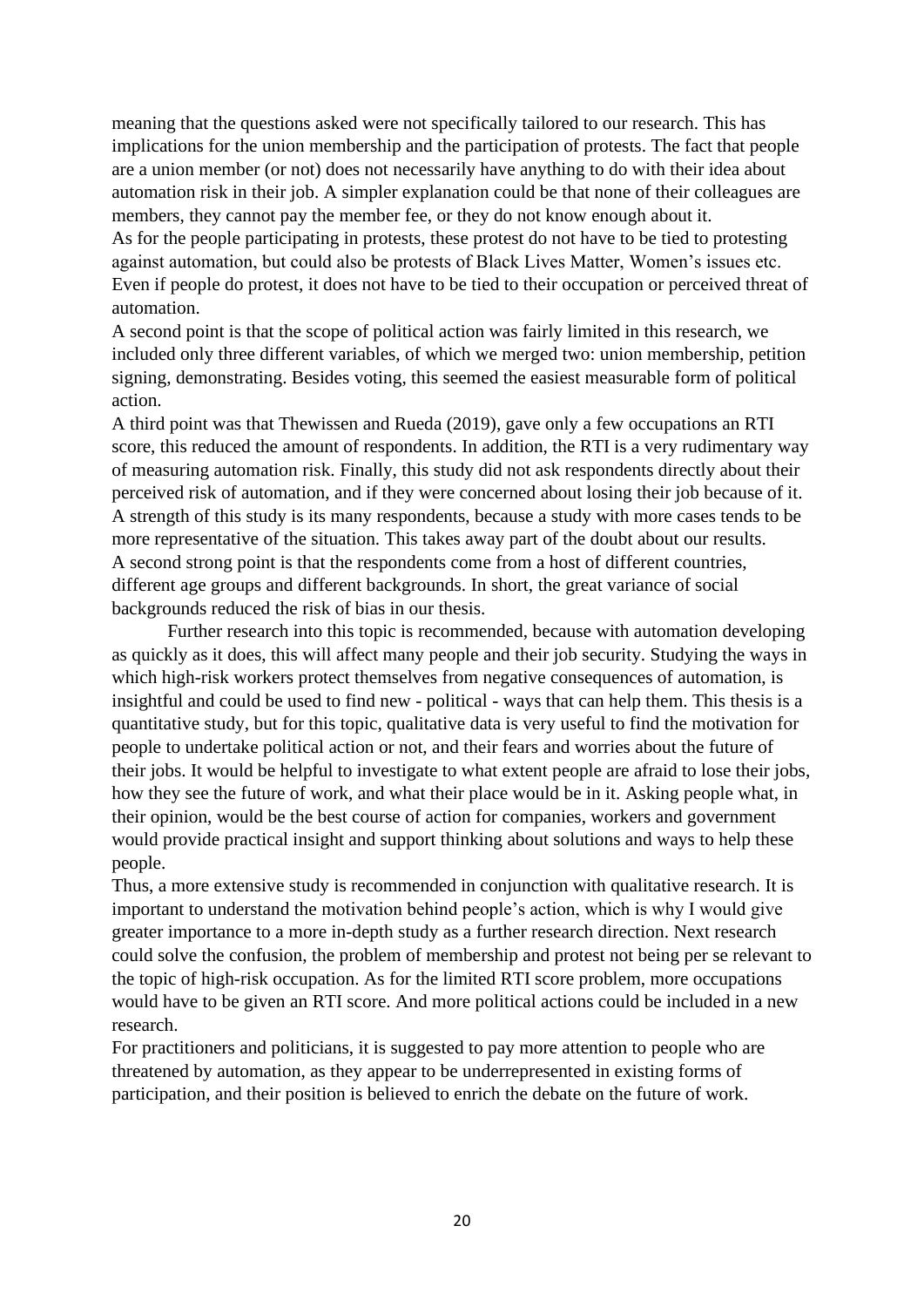# **References**

Acemoglu, D. & Restrepo, P. (2018). *Artificial intelligence, automation and work* (No. w24196). National Bureau of Economic Research.

Andrews, E. (2019, June 26th). *Who were the Luddites.* Retrieved from <https://www.history.com/news/who-were-the-luddites>

Ansell, M. (2016, May 31<sup>st</sup>). *Jobs for life are a thing of the past. Bring on lifelong learning.* Retrieved from [https://www.theguardian.com/higher-education-network/2016/may/31/jobs](https://www.theguardian.com/higher-education-network/2016/may/31/jobs-for-life-are-a-thing-of-the-past-bring-on-lifelong-learning)[for-life-are-a-thing-of-the-past-bring-on-lifelong-learning](https://www.theguardian.com/higher-education-network/2016/may/31/jobs-for-life-are-a-thing-of-the-past-bring-on-lifelong-learning)

Autor, D. (2015). Why are there still so many jobs? the history and future of workplace automation. *The Journal of Economic Perspectives*, *29*(3), 3-30. doi: 10.1257/jep.29.3.3

Berman, E., Bound, J., & Machin, S. (1998). Implications of skill-biased technological change: international evidence. *The Quarterly Journal of Economics, 113(*4), 1245-1279. doi: 10.1162/003355398555892

Bivens, J., Engdahl, L., Gould, E., Kroeger, T., McNicholas, C., Mishel, L., Mokhiber, Z., Shierholz, H., Von Wilpert, M., Wilson, V. and Zipperer, B. (2017, August 24<sup>th</sup>). *How today's unions help working people.* Retrieved from [https://www.epi.org/publication/how](https://www.epi.org/publication/how-todays-unions-help-working-people-giving-workers-the-power-to-improve-their-jobs-and-unrig-the-economy/)[todays-unions-help-working-people-giving-workers-the-power-to-improve-their-jobs-and](https://www.epi.org/publication/how-todays-unions-help-working-people-giving-workers-the-power-to-improve-their-jobs-and-unrig-the-economy/)[unrig-the-economy/](https://www.epi.org/publication/how-todays-unions-help-working-people-giving-workers-the-power-to-improve-their-jobs-and-unrig-the-economy/)

Booth, A.L. (1985). The Free Rider Problem and a Social Custom Model of Trade Union Membership. *The Quarterly Journal of Economics, 100*(1), 253-261. doi: 10.2307/1885744

Brown, A. (2012). Automation vs. jobs. *Mechanical Engineering*, *134*(4), 22-27. doi: 10.1115/1.2012-APR-1

Bryson, A., & Forth, J. (2010). *Trade union membership and influence 1999-2009*. CEP discussion paper, 1003.

Bush, B. (2016, November 1st). *How combined human computer intelligence will redefine jobs.* Retrieved from [https://techcrunch.com/2016/11/01/how-combined-human-and](https://techcrunch.com/2016/11/01/how-combined-human-and-computer-intelligence-will-redefine-jobs/)[computer-intelligence-will-redefine-jobs/](https://techcrunch.com/2016/11/01/how-combined-human-and-computer-intelligence-will-redefine-jobs/)

Cappelli, P., & Keller, J. (2013). A study of the extent and potential causes of alternative employment arrangements. Ilr Review, 66(4), 874-901. doi: 10.1177/001979391306600406

Casquete, J. (2007). The Power of Demonstrations. *Social Movement Studies, 5*(1), 45-60. doi: 10.1080/14742830600621183

Cazes, S., Garnero, A, Martin, S. (2017, July 10<sup>th</sup>). *The state of trade unions, employer organisations, and collective bargaining in OECD countries*. VOX CEPR policy portal. Retrieved from: [https://voxeu.org/article/trade-unions-employer-organisations-and-collective](https://voxeu.org/article/trade-unions-employer-organisations-and-collective-bargaining-oecd-countries)[bargaining-oecd-countries](https://voxeu.org/article/trade-unions-employer-organisations-and-collective-bargaining-oecd-countries)

Chui, M., Manyika, J., & Miremadi, M. (2016). Where machines could replace humans-and where they can't (yet). *Mckinsey Quarterly*, *2016*(3), 58-69.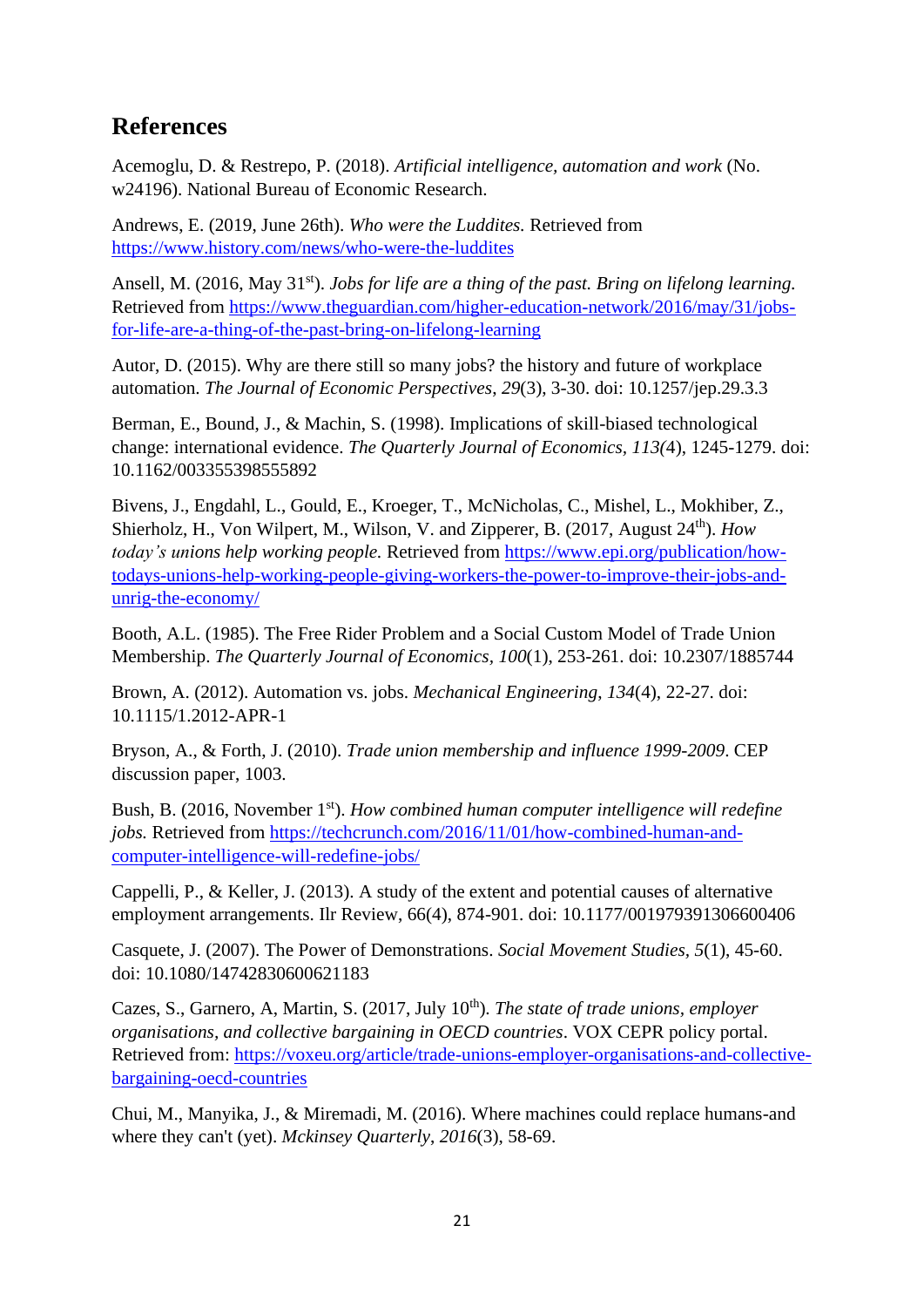Denters, B. (2016). Community self-organization: potentials and pitfalls. *Critical reflections on interactive governance*. Edward Elgar Publishing. doi: 10.4337/9781783479078.00016

De Witte, H., Sverke, M., Van Ruysseveldt, J., Goslinga, S., Chirumbolo, A., Hellgren, J., & Näswall, K. (2008). Job insecurity, union support and intentions to resign membership: A psychological contract perspective*. European Journal of Industrial Relations*, *14*(1), 85-103. doi: 10.1177/0959680107086113

Eaton, A.E., Voos, P.B. (1989). *Unions and Contemporary Innovations in Work Organization, Compensation, and Employee Participation.* Industrial Relations Centre, Queen's University.

Enjolras, B., Steen-Johnsen, K., & Wollebaek, D. (2013). Social media and mobilization to offline demonstrations: Transcending participatory divides? *New media & society, 15*(6), 890-908.

ETUC. (2020, March 9<sup>th</sup>). *ETUC statement ahead of Commission proposal for an EU Industrial Strategy.* Retrieved from: [https://www.etuc.org/en/document/etuc-statement](https://www.etuc.org/en/document/etuc-statement-ahead-commission-proposal-eu-industrial-strategy)[ahead-commission-proposal-eu-industrial-strategy](https://www.etuc.org/en/document/etuc-statement-ahead-commission-proposal-eu-industrial-strategy)

Fiorito, J., Greer, C.R. (1989). Gender differences in union membership, preferences, and beliefs. *Journal of Labor research, 7*(2), 145-164. doi: 10.1007/BF02685307

Hall, R.L., Rodeghier, M. & Useem, B. (1986). Effects of Education on Attitude to Protest. *American Sociological Review, 51*(4), 564-573. doi: 10.2307/2095588

Hamermesh, D. (1971). White-Collar Unions, Blue-Collar Unions, and Wages in Manufacturing. *Industrial and Labor Relations Review, 24*(2), 159-170. doi:10.2307/2521341

Hornsey, M., Blackwood, L., Louis, W., Fielding, K., Mavor, K., Morton, T., . . . White, K. (2006). Why do people engage in collective action? revisiting the role of perceived effectiveness*. Journal of Applied Social Psychology, 36*(7), 1701-1722. doi: 10.1111/j.0021- 9029.2006.00077.x

Im, Z., Mayer, N., Palier, B., & Rovny, J. (2019). The "losers of automation": A reservoir of votes for the radical right? *Research & Politics, 6*(1), 205316801882239-205316801882239. doi:10.1177/2053168018822395

International Labour Office. (2012). International Standard Classification of Occupations. Retrieved from: [https://www.ilo.org/wcmsp5/groups/public/---dgreports/---dcomm/--](https://www.ilo.org/wcmsp5/groups/public/---dgreports/---dcomm/---publ/documents/publication/wcms_172572.pdf) [publ/documents/publication/wcms\\_172572.pdf](https://www.ilo.org/wcmsp5/groups/public/---dgreports/---dcomm/---publ/documents/publication/wcms_172572.pdf)

Jaumotte, F., Lall, S. & Papageorgiou, C. (2013). Rising Income Inequality: Technology, or Trade and Financial Globalization? *IMF Econ Rev 61*, 271–309. doi: 10.1007/s10551-015- 2762-6

Kim, O., & Walker, M. (1984). The free rider problem: Experimental evidence. *Public Choice*, *43*(1), 3-24. doi:10.1007/BF00137902

Kinder, M. (2020, February 6<sup>th</sup>). *Trump's State of the Union declared we're in a "blue-collar*" *boom." Workers don't agree.* Retrieved from [https://www.brookings.edu/blog/the-](https://www.brookings.edu/blog/the-avenue/2020/02/05/trumps-state-of-the-union-declared-were-in-a-blue-collar-boom-workers-dont-agree/)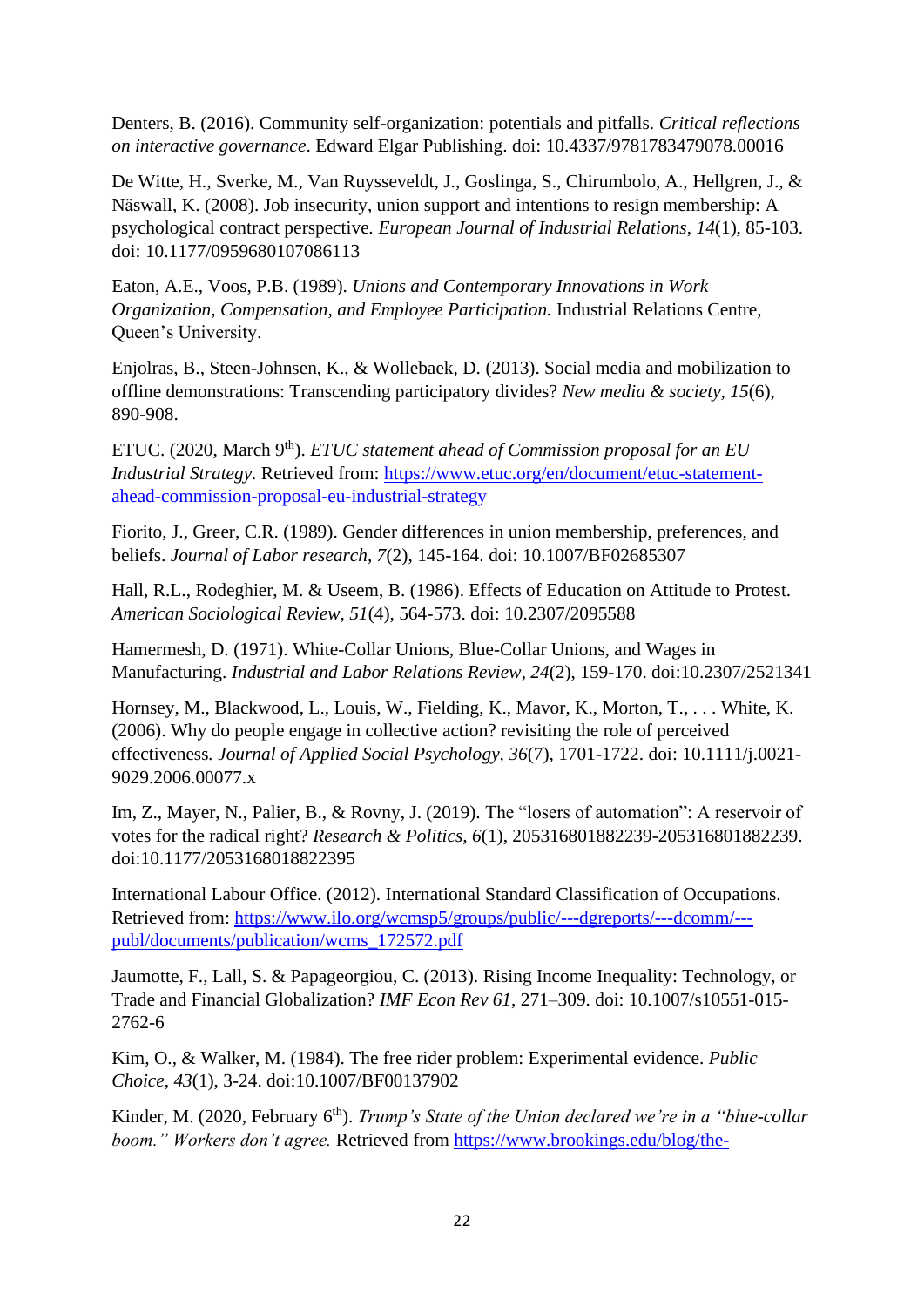[avenue/2020/02/05/trumps-state-of-the-union-declared-were-in-a-blue-collar-boom-workers](https://www.brookings.edu/blog/the-avenue/2020/02/05/trumps-state-of-the-union-declared-were-in-a-blue-collar-boom-workers-dont-agree/)[dont-agree/](https://www.brookings.edu/blog/the-avenue/2020/02/05/trumps-state-of-the-union-declared-were-in-a-blue-collar-boom-workers-dont-agree/)

Klandermans, B. (2002). How group identification helps to overcome the dilemma of collective action. *American Behavioral Scientist*, *45*(5), 887-900. doi: 10.1177/0002764202045005009

Kohl, H. (2008). Where do trade unions stand today in Eastern Europe?: Stock-taking after EU enlargement. Retrieved from:<https://library.fes.de/pdf-files/iez/05363.pdf>

Kristal, T. (2013). The Capitalist Machine: Computerization, Workers' Power, and the decline in Labor's Share within U.S. Industries. *American Sociological Review, 78*(3), 361- 389. doi: 10.1177/0003122413481351

Kristal, T. (2019). Computerization and the Decline of American Unions: Is Computerization Class-Biased? *Work and Occupations, 46*(4), 371-410. doi: 10.1177/0730888419859927

Kumar, P., Cowan, D. (1989). Gender Differences in Union Membership Status: The Role of Labour Market Segmentation. *Industrial relations, 2*.

Liberto, D. (2019, August 26<sup>th</sup>). *Organized Labor*. Retrieved from <https://www.investopedia.com/terms/o/organizedlabor.asp>

Mokyr, J., Vickers, C., & Ziebarth, N. (2015). The history of technological anxiety and the future of economic growth: Is this time different? *Journal of Economic Perspectives, 29*(3), 31-50. doi: 1257/jep.29.3.31

Naughton, J. (2019, June 30<sup>th</sup>). *The robots are definitely coming and will make the world a more unequal place*. Retrieved from [https://www.theguardian.com/commentisfree/2019/jun/30/robots-definitely-coming-make](https://www.theguardian.com/commentisfree/2019/jun/30/robots-definitely-coming-make-world-more-unequal-place)[world-more-unequal-place](https://www.theguardian.com/commentisfree/2019/jun/30/robots-definitely-coming-make-world-more-unequal-place)

OECD. (2019). Working age population. Retrieved from: [https://data.oecd.org/pop/working](https://data.oecd.org/pop/working-age-population.htm)[age-population.htm](https://data.oecd.org/pop/working-age-population.htm)

Olson, M. (1965). *The Logic of Collective Action.* Cambridge*,* MA: Harvard University Press.

Parietti, M. (2019, May 7<sup>th</sup>). *Blue Collar vs. White Collar: What's the Difference?* Retrieved from [https://www.investopedia.com/articles/wealth-management/120215/blue-collar-vs](https://www.investopedia.com/articles/wealth-management/120215/blue-collar-vs-white-collar-different-social-classes.asp)[white-collar-different-social-classes.asp](https://www.investopedia.com/articles/wealth-management/120215/blue-collar-vs-white-collar-different-social-classes.asp)

Partington, R. (2018, August 6<sup>th</sup>). *More than 6m workers fear being replaced by machines – report.* Retrieved from [https://www.theguardian.com/business/2018/aug/06/more-than-6m](https://www.theguardian.com/business/2018/aug/06/more-than-6m-workers-fear-being-replaced-by-machines-report)[workers-fear-being-replaced-by-machines-report](https://www.theguardian.com/business/2018/aug/06/more-than-6m-workers-fear-being-replaced-by-machines-report)

Pollert, A. (2010). Spheres of collectivism: Group action and perspectives on trade unions among the low-paid unorganized with problems at work. *Capital & Class, 34*(1), 115-125. doi: 10.1177/0309816809353496

Porter, E. (2019, February 4<sup>th</sup>). *Tech is Splitting the U.S. Work Force in Two*. Retrieved from <https://www.nytimes.com/2019/02/04/business/economy/productivity-inequality-wages.html>